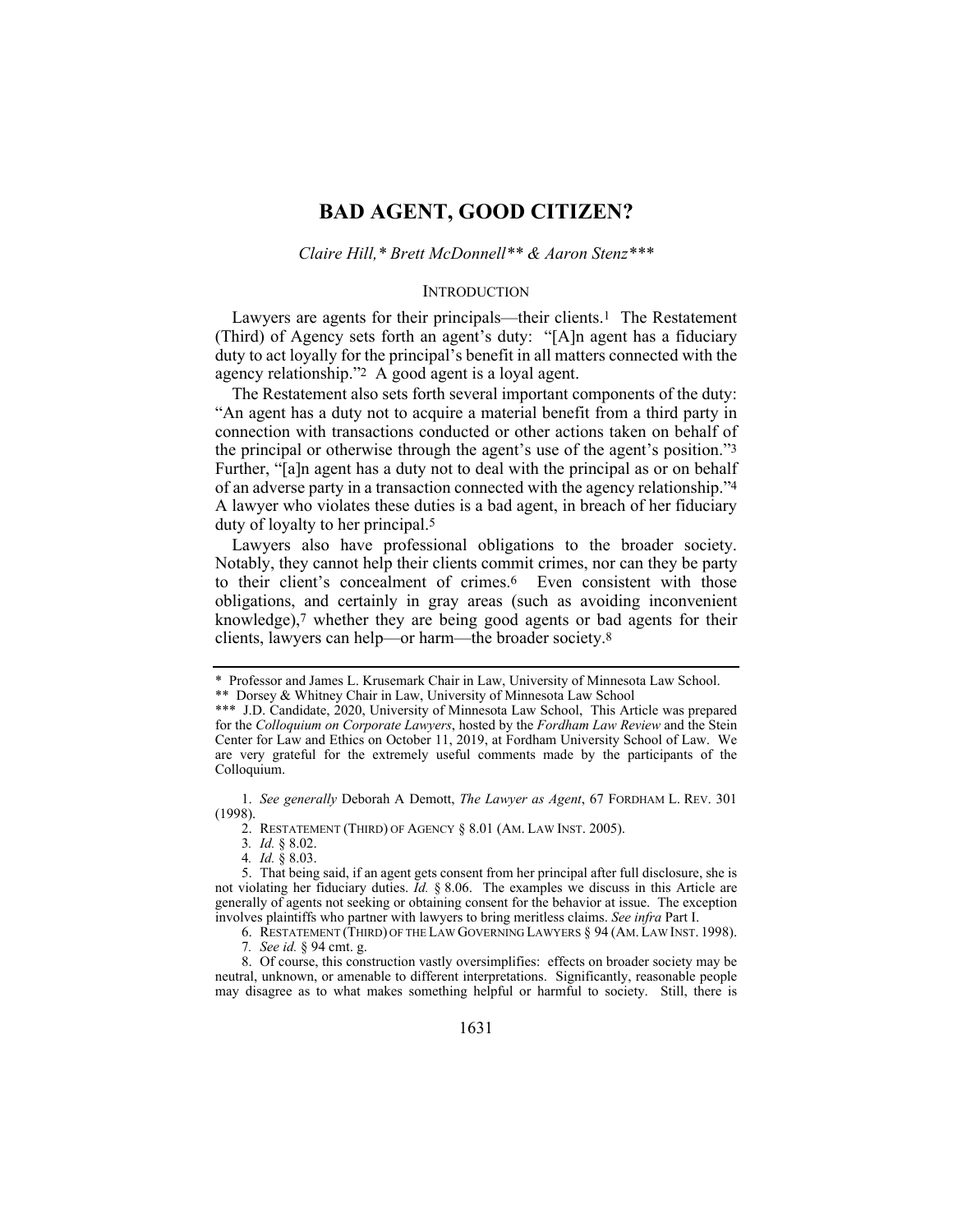This raises the possibility that an agent, such as a lawyer working for a client, may not just face a choice between what is best for her and her client but also between what is best for her client and society. Analyses of agents' behavior normally focus on whether an agent is a good agent or a bad agent whether or not an agent is faithfully pursuing the interests of her principal. But we should also consider whether a lawyer acting as a good agent is also promoting the public interest (i.e., a good citizen) or not (i.e., a bad citizen). Similarly, we should ask whether lawyers acting as bad agents are also harming society, or whether they may actually be promoting the public interest even though they are not promoting their clients' interests.

It is important to note that "agent" has two meanings in this context—the "legal" meaning and the "economic" meaning. These two meanings have considerable, but not complete, overlap, especially in areas relevant to this Article.

The legal meaning largely focuses on the legal relationships between the principal and agent, the principal and a third party with whom the agent dealt, and, to a lesser degree, the agent and the third party. The legal meaning addresses when a principal-agent relationship is created,9 when the principal is bound or liable to a third party for the agent's actions,<sup>10</sup> and, most importantly for purposes of this Article, the duties owed by an agent to a principal.11 But nothing in this context could, or would, encourage illegal behavior. It might, however, encourage behavior in a gray area, or behavior that is close to the line.

By contrast, the economics meaning could, in principle, allow, if not encourage, illegal behavior, behavior in a gray area, or behavior that is close to the line. The major focus in the literature on agents in corporate law and corporate governance is on "agency costs"—the respects in which agents can be bad agents, acting for themselves rather than their principal.12 Consider lawbreaking that has a positive expected value, such as obtaining a valuable business opportunity by bribing a foreign official, where the business opportunity's expected value exceeds its expected cost—that is, the expected probability of detection multiplied by the expected fine or penalty.

The legal concept of agency owes much to the economics concept. Indeed, the received wisdom on corporate law fiduciary duties is that their function is largely to reduce agency costs.13 But someone who breaks the law on his principal's behalf or encourages his principal to do so would not be considered under the legal concept to be a good agent who is fulfilling his

sufficient consensus in theory and, to a lesser extent, in application that we think exploring the four different permutations is worthwhile. *See infra* note 15 and accompanying text.

 <sup>9.</sup> RESTATEMENT (THIRD) OF AGENCY § 1.01.

<sup>10</sup>*. Id.* §§ 2.01–2.03.

<sup>11</sup>*. Id.* §§ 8.01–8.05.

 <sup>12.</sup> *See* Michael Jensen & William Meckling, *Theory of the Firm: Managerial Behavior, Agency Costs and Ownership Structure*, 3 J. FIN. ECON. 305 (1976); *see also* Stephen A. Ross, *The Economic Theory of Agency: The Principal's Problem*, 63 AM. ECON. REV. 134 (1973).

 <sup>13.</sup> For a summary of the arguments, see generally Claire A. Hill & Brett H. McDonnell, Stone v. Ritter *and the Expanding Duty of Loyalty*, 76 FORDHAM L. REV. 1769 (2007).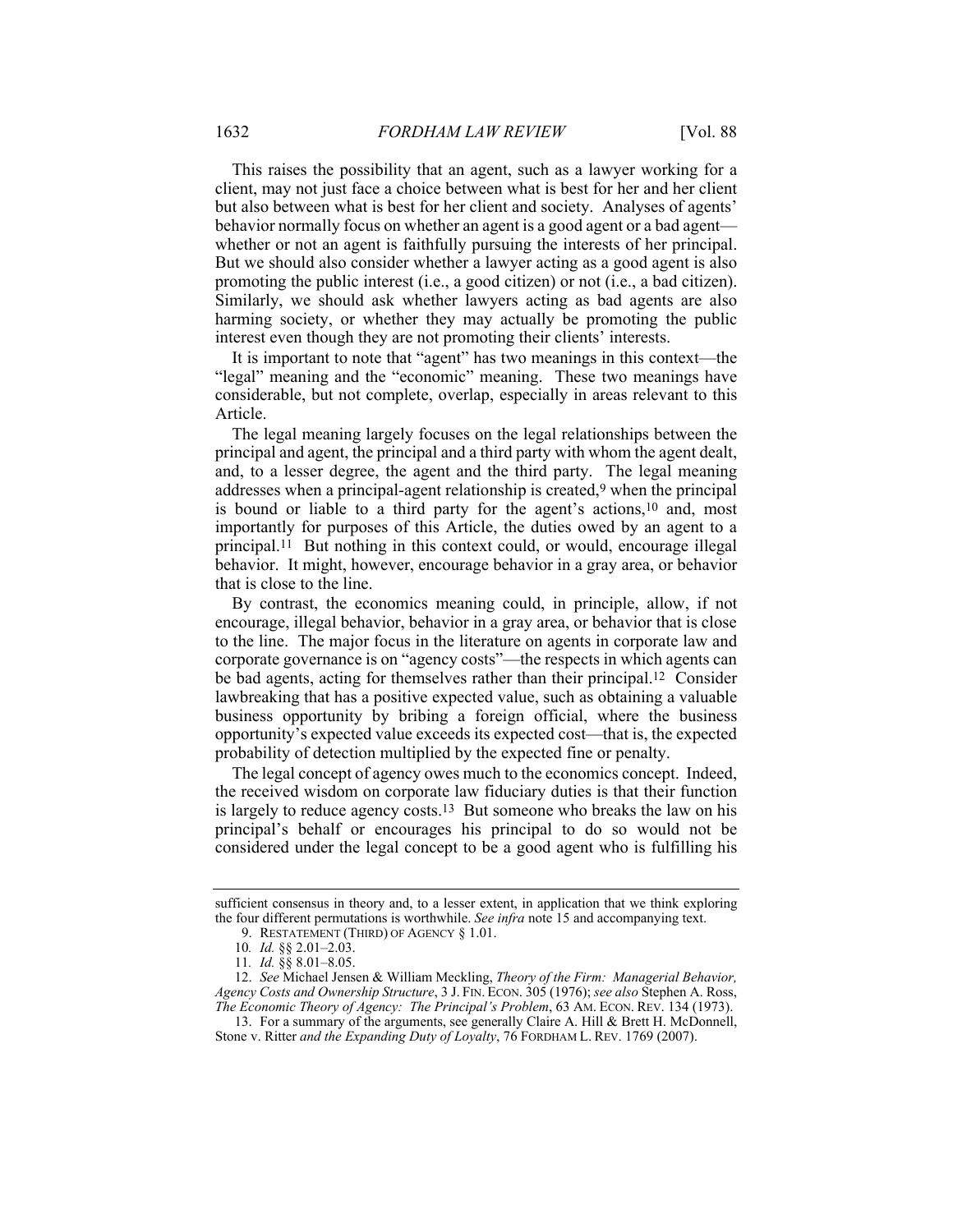fiduciary duties.14 For purposes of this Article, and especially insofar as our focus is on lawyers as agents, we will do the same: we rule out lawbreaking or encouraging others to break the law as being an act of a good agent, no matter what the actor's or principal's motivation is.

By definition, bad agents are acting for themselves when they *should* be acting for their principals. But "acting for themselves" is a capacious category and may include behavior that is almost completely self-serving or is self-serving while also serving the public interest. Thus, as Table 1 below illustrates, there are four possibilities: bad agent/bad citizen; good agent/bad citizen, good agent/good citizen, and bad agent/good citizen.15 In this Article, we explore those four possibilities, using four specific examples.

|                     | <b>Bad Agent</b>                                                     | <b>Good Agent</b>                                          |
|---------------------|----------------------------------------------------------------------|------------------------------------------------------------|
| <b>Bad Citizen</b>  | The lawyer bringing<br>frivolous derivative or<br>class action suits | The boundary-pushing<br>financial engineer                 |
| <b>Good Citizen</b> | The lawyer advising<br>overcompliance, to<br>client's detriment      | The law advising<br>overcompliance, to<br>client's benefit |

*Table 1: Agent Behavior* 

The easiest case is probably that of the bad agent who is also a bad citizen. The paradigmatic case is the oft-discussed (and oft-bemoaned) one of the lawyer who solicits clients to bring near-meritless suits for settlement value, such as shareholders suing derivatively for disclosure violations or governance reforms.16 The lawyers benefit by getting paid a fee, but their clients are hurt, insofar as they indirectly pay the fee (since the fee is paid from corporate coffers) and get something of almost no value—the disclosure or governance reforms. The clients may also lose something potentially of considerable value—claims against the officers and directors if the officers and directors get a release from liability. The waste of judicial resources (and other resources that could have been used in productive activity rather than pursuing or defending against the suit) is a cost to the broader society. This

 <sup>14.</sup> RESTATEMENT (THIRD) OF AGENCY § 8.01 cmt. c ("[A]n agent's fiduciary relationship to the principal does not privilege conduct by the agent that is otherwise tortious or criminal although done with actual authority nor does their fiduciary relationship privilege a principal who demands such conduct."); RESTATEMENT (THIRD) OF THE LAW GOVERNING LAWYERS § 16(1) (AM. LAW INST. 1998) ("[A] lawyer must ... proceed in a manner reasonably calculated to advance a client's *lawful* objectives . . . ." (emphasis added)); *see also* DEL.CODE ANN. tit. 8, § 102(b)(7)(ii) (2020) (providing that a certificate of incorporation may not exculpate directors from liability for "a knowing violation of law").

 <sup>15.</sup> We present these as four categories in a table, but agency and citizenship are, of course, on a continuum—from good to bad.

<sup>16</sup>*. See infra* Part I.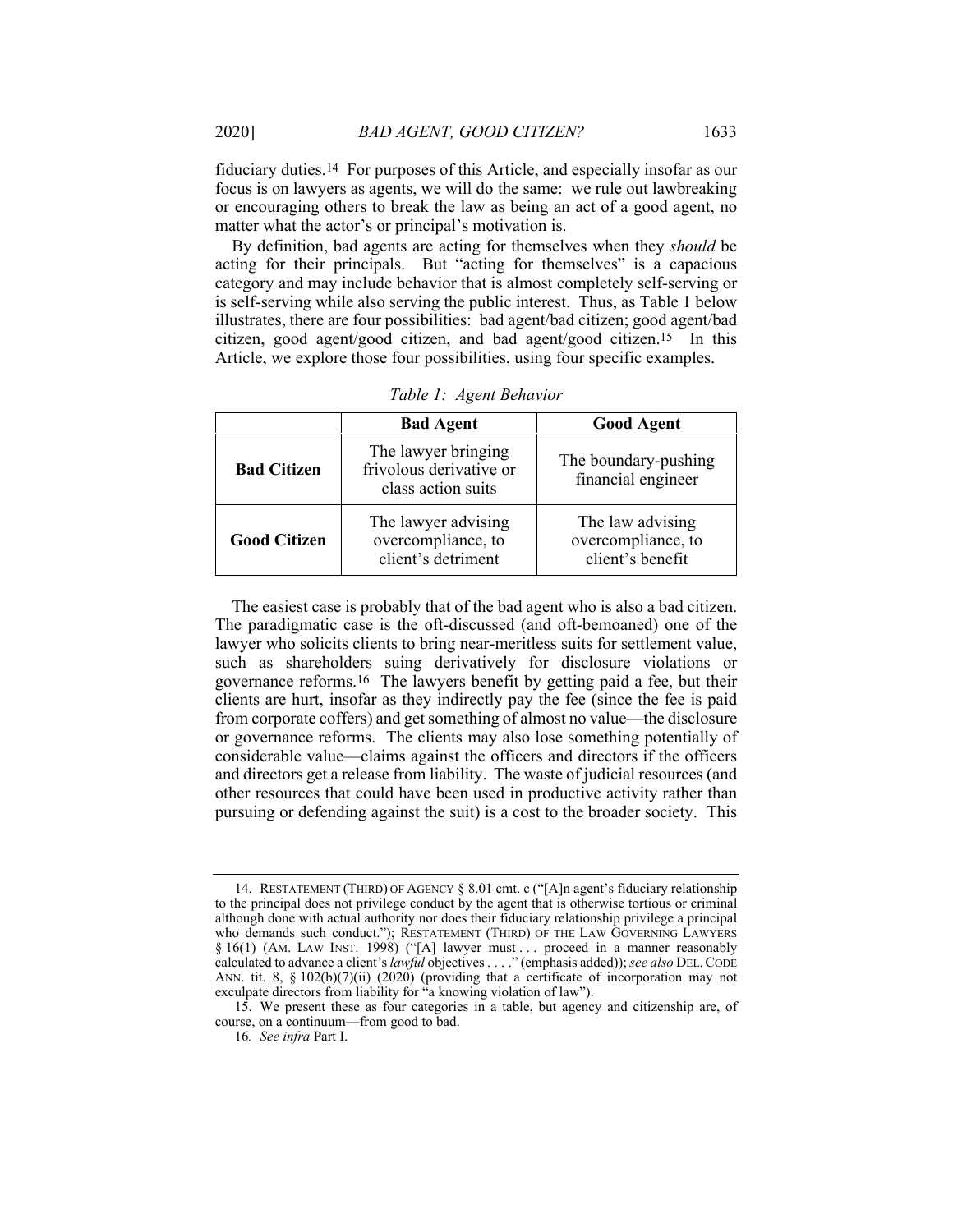example is the poster child for abuse; some defenses of the practice exist, but not many.17

An example of a good agent/bad citizen is a lawyer who helps clients do end runs around rules, regulations, or contractual provisions. Such end runs can take the form of, for instance, techniques that enable companies to conceal the extent of their indebtedness or exaggerate the amount of their revenue.18

Two final examples involve lawyer advice on compliance or fiduciary duties where the advice is to go beyond what the law requires.19 Perhaps this ultimately serves the client's interests, taking into account the value of regulatory favor and reputation and the lessened likelihood of lawsuits being brought against the client. But perhaps the client would have been better served with less conservative advice.

This Article discusses each of the four possibilities, concluding that the condemnation of bad agents is far more satisfactory in the pure bad agent/bad citizen case and that perhaps we should revisit how we regard bad citizen cases, even when the agents are being good agents.

### I. BAD AGENT/BAD CITIZEN

Protection rackets occur when businesses pay another party, oftentimes mob-affiliated, for "protection" against threats from a third party or even the ostensible "protector."20 In effect, the protection racket is an unsanctioned tax on doing business. The behavior of the bad agent/bad citizen lawyer is analogous: these lawyers offer contrived services to the clients they solicit, in the form of various disclosures or other concessions of limited efficacy from the corporate defendants, but effectively impose the same type of unsanctioned tax on the corporate world. Such lawyers are arguably agents in name only, obtaining fees through pro forma relationships with their "clients" without benefitting the clients. However, unlike protection rackets, which operate beyond the confines of the law, the bad agent/bad citizen lawyers use the law as their scourge.

The technique of the bad agent/bad citizen lawyer is simple: find or solicit21 clients to bring low-merit suits against corporations or their directors and then quickly settle or otherwise terminate the suits in exchange for minimal, nonmonetary concessions for their client, attorney's fees paid by

<sup>17</sup>*. See, e.g.*, Adam Badawi, *Fighting Frivolous Litigation in a Multijurisdictional World*, *in* RESEARCH HANDBOOK ON REPRESENTATIVE SHAREHOLDER LITIGATION 110 (Sean Griffith et al. eds., 2018).

<sup>18</sup>*. See infra* Part II.

<sup>19</sup>*. See infra* Part III.

<sup>20</sup>*. See generally* David Anzola et al., *National Mafia-Type Organisations: Local Threat, Global Reach*, *in* SOCIAL DIMENSIONS OF ORGANISED CRIME: MODELLING THE DYNAMICS OF EXTORTION RACKETS 9 (Corinna Elsenbroich et al. eds., 2016).

<sup>21</sup>*. See, e.g.*, *Family Dollar Stores, Inc. (FDO)*, FARUQI & FARUQI LLP, http://www.faruqilaw.com/FDO [http://perma.cc/SV6T-PPQL] (last visited Mar. 17, 2020) (soliciting clients for a class action challenging the sale of Family Dollar for breaches of fiduciary duties).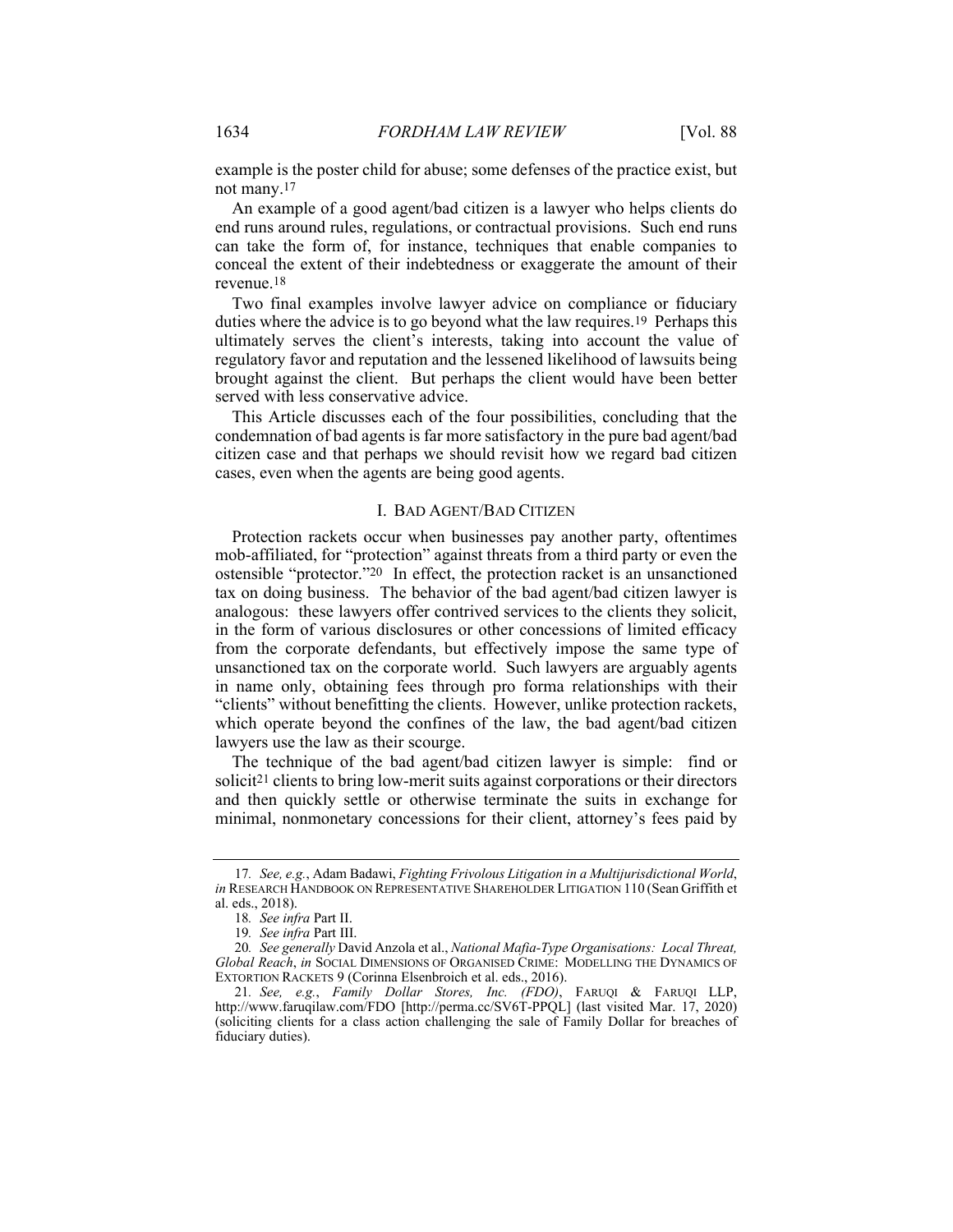The paradigmatic example of this pattern arises in the context of merger litigation. In the early 2010s, over 90 percent of large mergers (with transaction sizes of over \$100 million) of public companies were challenged in court.22 Many of these suits alleged breaches of fiduciary duty under state corporate laws23 or federal law in the form of Securities and Exchange Commission (SEC) Rule 14a-924 (governing misstatements or omissions in the proxy statements of public companies),25 arguing that the boards of directors engaged in flawed sale processes or failed to adequately disclose information necessary for shareholders to vote on the transaction.26 In essence, lawyers find shareholders either through press releases<sup>27</sup> or extensive existing relationships,28 sue for an injunction on the transaction, and then collect their fees.

From 2009 to 2016, these lawyers "earned" their fees primarily through disclosure-only settlements.29 Class action suits—often with only a single named shareholder—alleging inadequate disclosures followed virtually every large merger or acquisition, with most settling for additional disclosures by the defendant directors (often details of negotiations or the compensation of involved bankers)30 without any monetary recovery for the plaintiff class, in exchange for a broad release of liability preventing further suits on the same facts.<sup>31</sup> Despite the absence of evidence of any statistically significant reaction by shareholders to these disclosures,<sup>32</sup> the plaintiffs' attorneys would receive fees averaging in the six-figure range, paid by the corporation, for suits that could be conducted with relatively little effort and

lawyer rinses and repeats.

<sup>22</sup>*. See, e.g.*, Matthew D. Cain & Steven Davidoff Solomon, Takeover Litigation in 2014, at 2 (Feb. 22, 2015) (unpublished manuscript), https://papers.ssrn.com/sol3/papers.cfm? abstract\_id=2567902&download=yes [https://perma.cc/46NV-78UU].

<sup>23</sup>*. See, e.g.*, DEL. CODE ANN. tit. 8, § 251 (2020).

 <sup>24. 17</sup> C.F.R. § 240.14a-9 (2019).

 <sup>25.</sup> Sean J. Griffith, *Class Action Nuisance Suits: Evidence from Frequent Filer Shareholder Plaintiffs*, *in* CAMBRIDGE INTERNATIONAL HANDBOOK OF CLASS ACTIONS (Brian Fitzpatrick & Randall Thomas eds., forthcoming 2020) (manuscript at 9–11).

 <sup>26.</sup> Sean J. Griffith, *Innovation in Disclosure-Based Shareholder Suits*, 69 CASE W. RES. L. REV. 927, 928 (2019).

<sup>27</sup>*. See id.* at 929.

<sup>28</sup>*. See* Griffith, *supra* note 25 (manuscript at 3–4) (noting that between 2004 and 2018, seven different frequent-filer plaintiffs filed a total of 281 suits, the majority of which were merger suits; the plaintiffs mostly had consistent and enduring relationships with their lawyers).

<sup>29</sup>*. See id.* (manuscript at 5).

 <sup>30.</sup> Nonmonetary recovery occasionally includes amendments to the merger agreement or deal-protection provisions. Jill E. Fisch et al., *Confronting the Peppercorn Settlement in Merger Litigation: An Empirical Analysis and a Proposal for Reform*, 93 TEX. L. REV. 557, 566 (2015).

 <sup>31.</sup> Dan Awrey et al., *Resolving the Crisis in U.S. Merger Regulation: A Transatlantic Alternative to the Perpetual Litigation Machine*, 35 YALE J. ON REG. 1, 13–14 (2018).

<sup>32</sup>*. See* Fisch et al., *supra* note 30, at 586.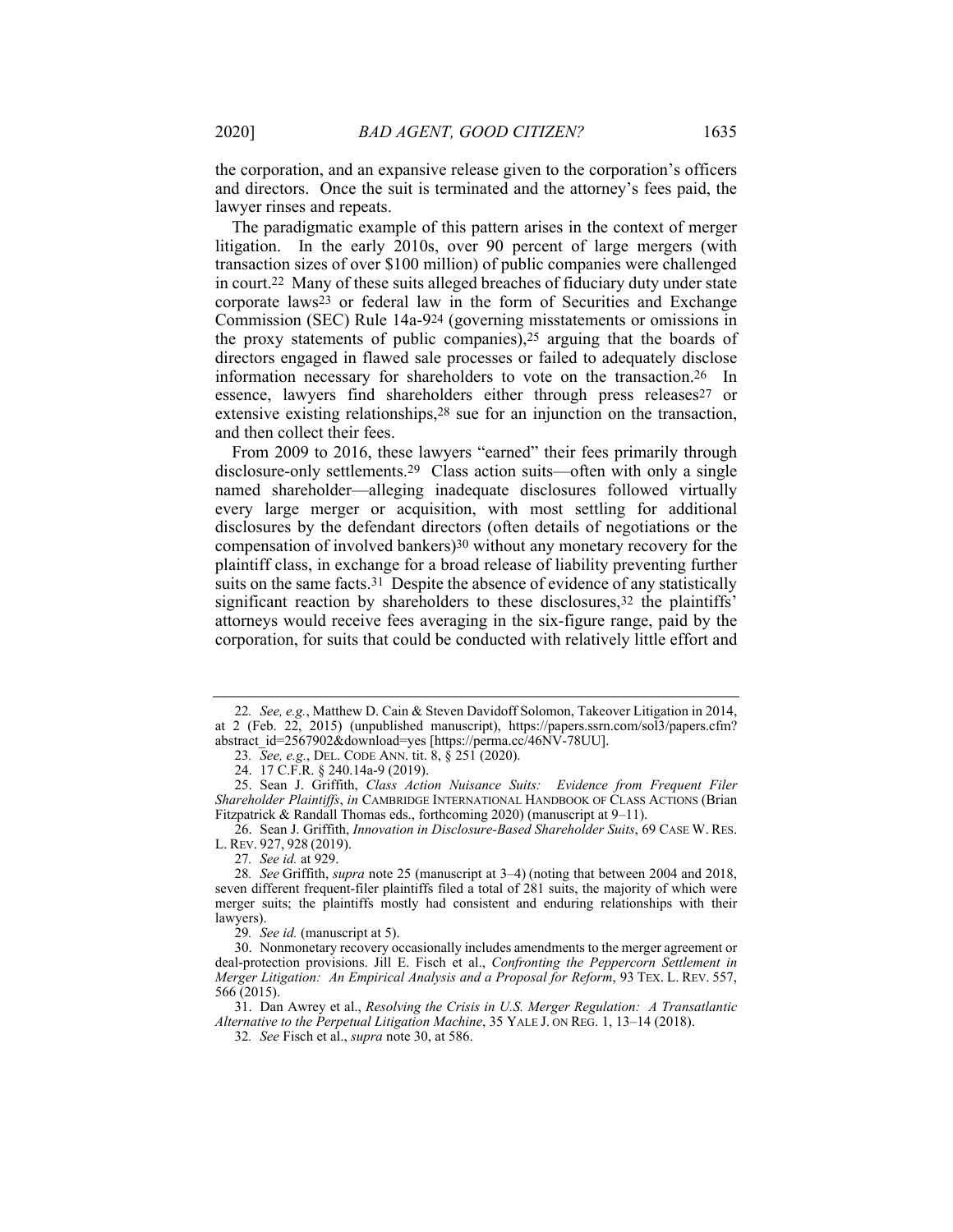filed en masse.33 While they were still subject to approval by courts in a fairness hearing, settlements (and fees) were nevertheless routinely approved, even when they involved low-value disclosures.34

In 2016, Delaware limited the efficacy of the disclosure-only settlement as a vehicle for attorney's fees. In *In re Trulia, Inc. Stockholder Litigation*,35 the Court of Chancery denied a disclosure-only settlement, requiring disclosures to address a material misrepresentation or omission for the disclosure-only settlement to be approved.36 The plaintiffs' bar adapted, filing similar suits in other states or federal court<sup>37</sup> or seeking mootness fees (fees paid by the corporation to the plaintiffs' attorneys) if the defendants, without formally settling, voluntarily made the demanded disclosures in response to the suit.38

Similarly frivolous suits aimed primarily at generating attorney's fees also arise in other contexts.39 Derivative suits for breaches of fiduciary duties outside of the merger context filed quickly on the heels of corporate crises, often settling for weak corporate governance reforms and attorney's fees, are one example.40 Others include proxy suits outside of the merger context challenging the adequacy of disclosures under Rule 14a-9, and traditional securities law claims.<sup>41</sup> Ultimately, all of these feature frequent-filer firms and plaintiffs, rapid filings with little legal and investigative effort, and the payment of attorney's fees by the defendants despite little benefit to the plaintiff.42

Corporations settle in these situations because it is cheaper, easier, and less risky to simply accept the effective tax than to vigorously contest the suit, especially in the context of merger litigation. Merger participants want to proceed quickly while avoiding the risk of an injunction or further discovery, motivating quick settlement or other resolution of the lawsuit in which the plaintiffs' lawyers still get paid.43

39. Griffith, *supra* note 25 (manuscript at 2, 5).

42*. See id.* at 9–10. *See generally* Griffith, *supra* note 25.

 <sup>33.</sup> Matthew D. Cain et al., *The Shifting Tides of Merger Litigation*, 71 VAND. L. REV. 603, 625 (2018); *see also* Fisch et al., *supra* note 30, at 568–69.

<sup>34</sup>*. See* Griffith, *supra* note 26, at 932–33.

 <sup>35. 129</sup> A.3d 884 (Del. Ch. 2016).

<sup>36</sup>*. Id.* at 894, 898.

<sup>37</sup>*. See* Griffith, *supra* note 26, at 935, 939; *see also* Griffith, *supra* note 25 (manuscript at 10) (noting a spike in shareholder suits filed in federal court following *Trulia* and a corresponding decrease in similar state court suits).

<sup>38</sup>*. See generally* Jack B. Jacobs et al., *'Mootness Fees' in Deal Litigation: An Argument for a Different Approach*, BLOOMBERG L.: CORP. L. & ACCOUNTABILITY REP. (Mar. 28, 2017) (available at https://www.sidley.com/-/media/publications/bloomberg-bna-corporatecounsel-weekly\_mootness-fees-final.pdf [https://perma.cc/6UYQ-L3F7]).

<sup>40</sup>*. See* Sean J. Griffith, *Correcting Corporate Benefit: How to Fix Shareholder Litigation by Shifting the Doctrine on Fees*, 56 B.C. L. REV. 1, 9–10 (2015); *see also* Jessica Erickson, *Corporate Governance in the Courtroom: An Empirical Analysis*, 51 WM. & MARY L. REV. 1749, 1799–800 (2010).

 <sup>41.</sup> *See generally* Griffith, *supra* note 40.

<sup>43</sup>*. See* Adam B. Badawi & David H. Webber, *Does the Quality of the Plaintiffs' Law Firm Matter in Deal Litigation?*, 41 J. CORP. L. 102, 103–07 (2015); Elliott J. Weiss & Lawrence J. White, *File Early, Then Free Ride: How Delaware Law (Mis)Shapes*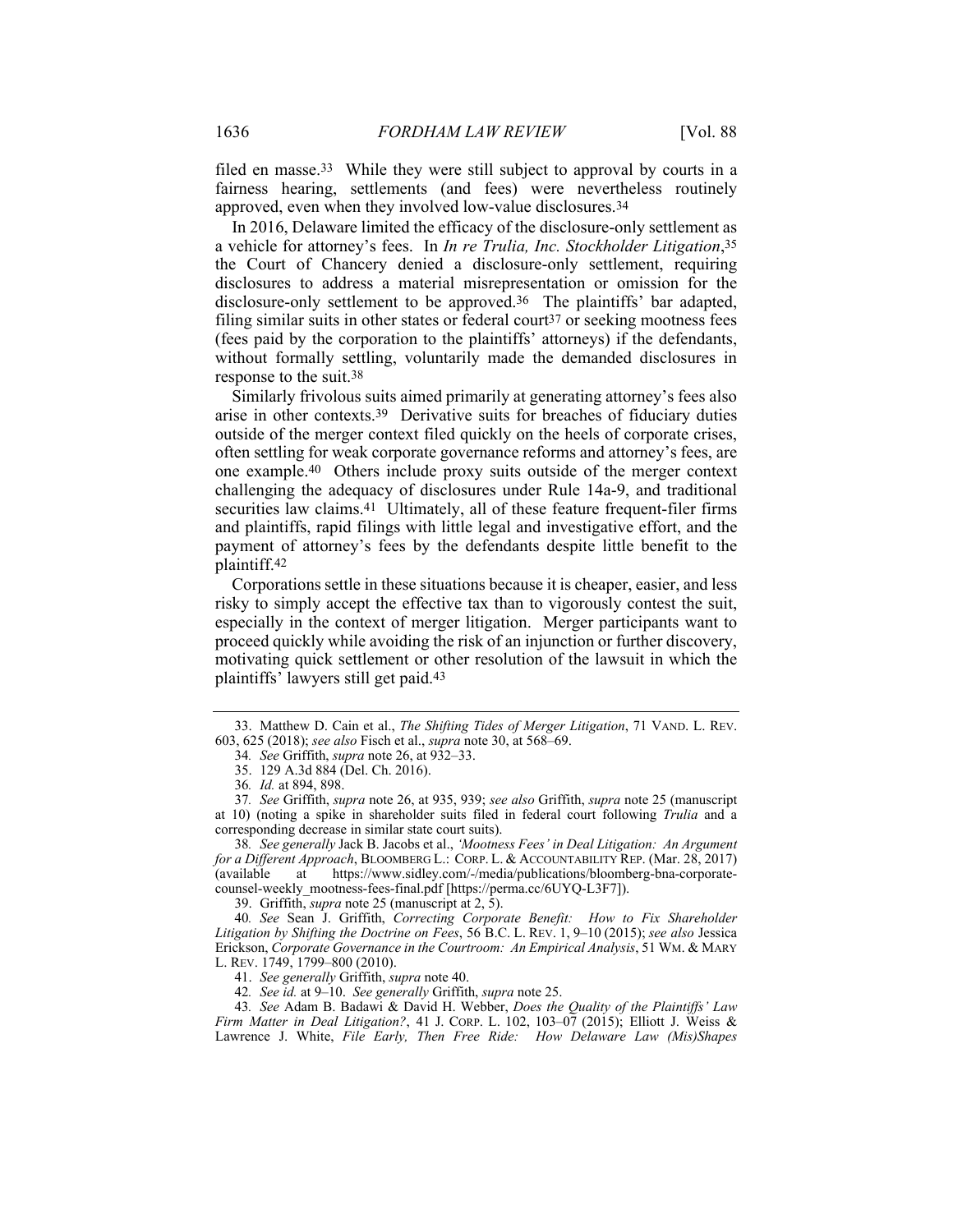Beyond their technical similarities, these suits share a pivotal common thread: the "benefits" that these lawyers obtain for their clients are of little value to the plaintiffs themselves and, indeed, may even be harmful insofar as attorney's fees are paid by the corporation—thereby reducing its value and claims that potentially have real value are released. Even in the context of mootness dismissals, which only release the claims of the plaintiffs that brought the suit rather than barring future suits by an entire class of shareholders, the supplemental disclosures are often made mere days before the transaction is completed, effectively precluding the ability of other shareholders to react and bring their own claims.44 Regardless, the attorneys are still paid, suggesting that many of these cases are brought for the benefit of the attorney rather than the client.

These abuses negatively affect society. First, like the protection racket, these suits increase the cost of doing business without providing corresponding benefits to society: corporations and their shareholders are forced to pay off the lawyers and sacrifice the use of capital that could spur significant growth or achieve other desirable social ends. Second, the large number of filings bogs down an already backlogged judiciary. Third, these suits serve important roles in curbing managerial misconduct, even if their efficacy is sometimes questioned.45 Abuses of these suits force the legal system to react by raising the bar for successful claims. Although this may help weed out frivolous claims, it also reduces the likelihood that weaker, but nevertheless meritorious, claims can succeed. Finally, increasing the obstacles to litigation potentially reduces the efficacy of the specter of litigation as a check on corporate managers.<sup>46</sup> Indeed, in the sense that these suits may, generally speaking, help maximize shareholder value, raising the bar that even meritorious suits must clear as a deterrent to frivolous suits may be more costly to shareholders in the aggregate than the costs of the frivolous suits themselves.47

This picture is, admittedly, deliberately one-sided. First, even if these cases become more difficult, the plaintiffs' bar can adapt, preserving the specter of litigation's ability to constrain managerial bad behavior.<sup>48</sup> Second,

*Shareholder Class Actions*, 57 VAND. L. REV. 1797, 1801–04 (2004); Griffith, *supra* note 25 (manuscript at 11). Similarly, in more prototypical derivative litigation, settlement is driven by the timing of the underlying regulatory action. Awrey et al., *supra* note 31, at 15; *see also In re* Revlon, Inc. S'holders Litig., 990 A.2d 940, 945 n.4 (Del. Ch. 2010) (citing empirical evidence that frequent-filers settle particularly quickly).

<sup>44</sup>*. See* Griffith, *supra* note 26, at 941–42.

<sup>45</sup>*. See* Robert B. Thompson & Randall S. Thomas, *The New Look of Shareholder Litigation: Acquisition-Oriented Class Actions*, 57 VAND. L. REV. 133, 134–35 (2004).

<sup>46</sup>*. See, e.g.*, Kevin M. LaCroix, *Should Shareholder Derivative Litigation Be Eliminated?*, D&O DIARY (Oct. 4, 2017), https://www.dandodiary.com/2017/10/articles/ shareholders-derivative-litigation/shareholder-derivative-litigation-eliminated/ [https://perma.cc/793Y-2CSM].

<sup>47</sup>*. See generally* Giuseppe Dari-Mattiacci & Eric Talley, Being True to *Trulia*: Do Disclosure-Only Settlements in Merger Objection Lawsuits Harm Shareholders? (Mar. 7, 2019) (unpublished manuscript), https://papers.ssrn.com/sol3/papers.cfm?abstract\_id= 3347327 [https://perma.cc/H8P8-5A2D].

 <sup>48.</sup> Griffith, *supra* note 25 (manuscript at 14).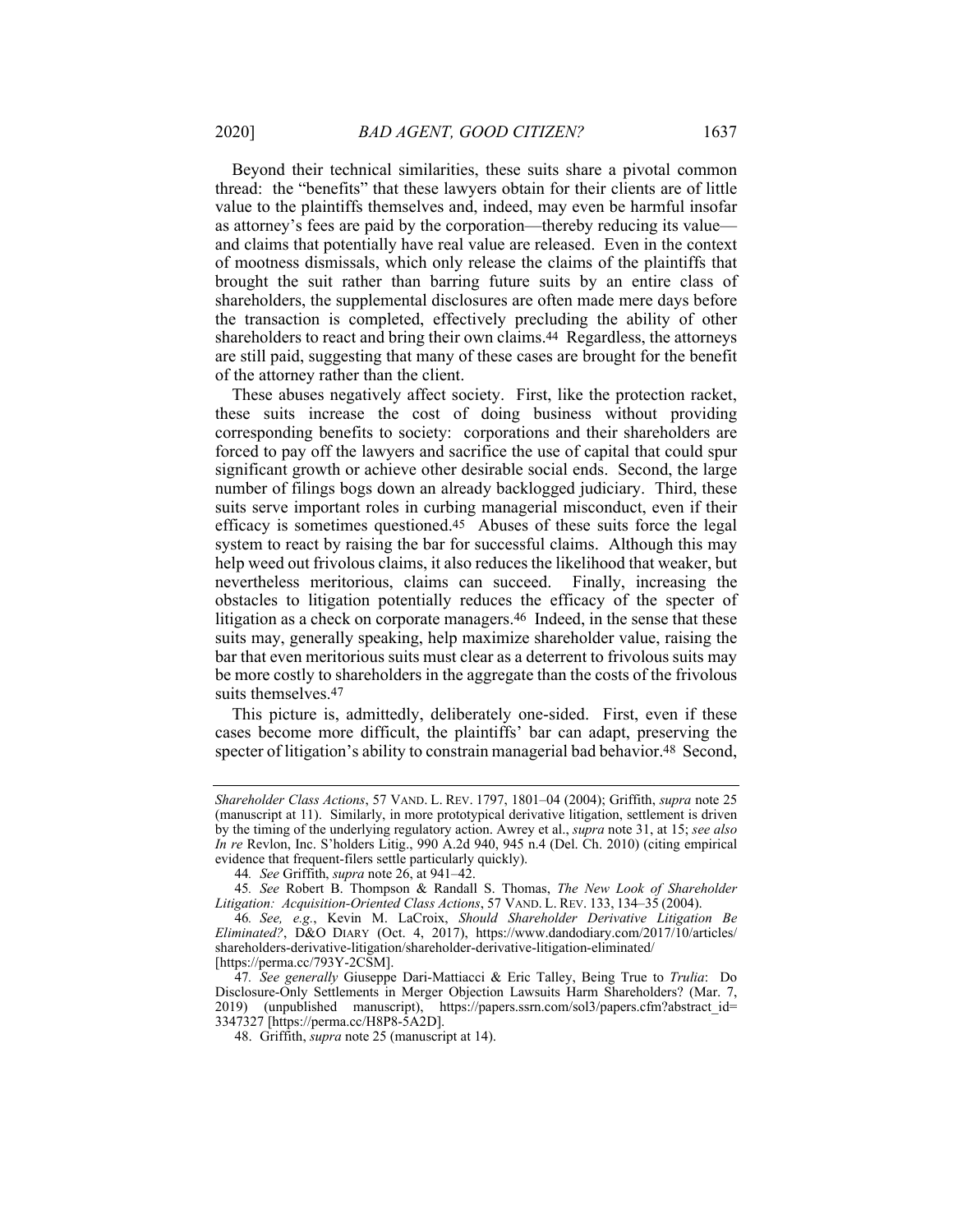the development of the law through these cases is a public good. Third, at least in the case of ongoing relationships between frequent-filer plaintiffs and frequent-filer plaintiffs' firms, there is a cognizable chicken-and-egg argument: it is unclear whether it is the lawyer or the client that is driving the filing of suits.49 If frequent-filer shareholders are indeed the driving force behind the mass filing of nuisance suits and frequent-filer law firms are simply following their clients' wishes, the firms are more similar to the good agent/bad citizen lawyer than they are to the bad agent/bad citizen lawyer. Finally, in the real world, many cases will fall into a gray area, with the extremes—clearly meritorious suits and suits clearly lacking in merit—at the ends of a continuum, more important as theoretical markers and quite rare in practice. Still, exaggerated though it may be, we maintain that what we describe is a real phenomenon—an example of a bad agent who is also a bad citizen.

## II. GOOD AGENT/BAD CITIZEN: THE EXAMPLE OF FINANCIAL MANEUVERING

Lawyers help their clients structure financial instruments and transactions that comply with the law. But sometimes, what the client wants, or what the lawyers advise, is a financial instrument or transaction that complies with the letter of the law while violating its spirit.50 There may be ways, too, of complying "literally" with contractual restrictions that also violate those restrictions' spirits. And there may be ways to structure financial instruments and transactions to game differences among different regulatory or other regimes. For instance, a financial instrument could be structured so that it would count as debt for tax purposes, allowing the interest to be deductible, but equity for other purposes, so it could be part of the company's "capital" and thus, among other consequences, potentially help the company to qualify for a higher credit rating.51

Some techniques of this sort start off being legal but are subsequently made illegal; some are legal and stay legal, and some stay in a gray area.

<sup>49</sup>*. See id.* 

 <sup>50.</sup> One of us, individually and with coauthors, has written extensively on this subject. *See generally* CLAIRE A. HILL & RICHARD W. PAINTER, BETTER BANKERS, BETTER BANKS: PROMOTING GOOD BUSINESS THROUGH CONTRACTUAL COMMITMENT (2015); Philip A. Curry, Claire Hill & Francesco Parisi, *Creating Failures in the Market for Tax Planning*, 26 VA. TAX REV. 943 (2007); Kristin E. Hickman & Claire A. Hill, *Concepts, Categories, and Compliance in the Regulatory State*, 94 MINN.L.REV. 1151 (2010); Claire A. Hill, *Tax Lawyers Are People Too*, 26 VA. TAX REV. 1065 (2007) [hereinafter Hill, *Tax Lawyers*]; Claire A. Hill, *Why Financial Appearances Might Matter: An Explanation for 'Dirty Pooling' and Some Other Financial Cosmetics*, 22 DEL. J. CORP. L. 141 (1997) [hereinafter Hill, *Financial Appearances*]. Two other noteworthy articles on the subject are Victor Fleischer, *Regulatory Arbitrage*, 89 TEX. L. REV. 227 (2010) and Jeffrey N. Gordon, *What Enron Means for the Management and Control of the Modern Business Corporation: Some Initial Reflections*, 69 U. CHI. L. REV. 1233 (2002).

<sup>51</sup>*. See generally* THOMAS A. HUMPHREYS, TAX DEDUCTIBLE EQUITY AND OTHER HYBRIDS IN THE US—A BRIEF HISTORY AND CURRENT DEVELOPMENTS (2018), https://media2.mofo.com/documents/taxdeductiblehybrid.pdf [https://perma.cc/R55T-S4JW]*.*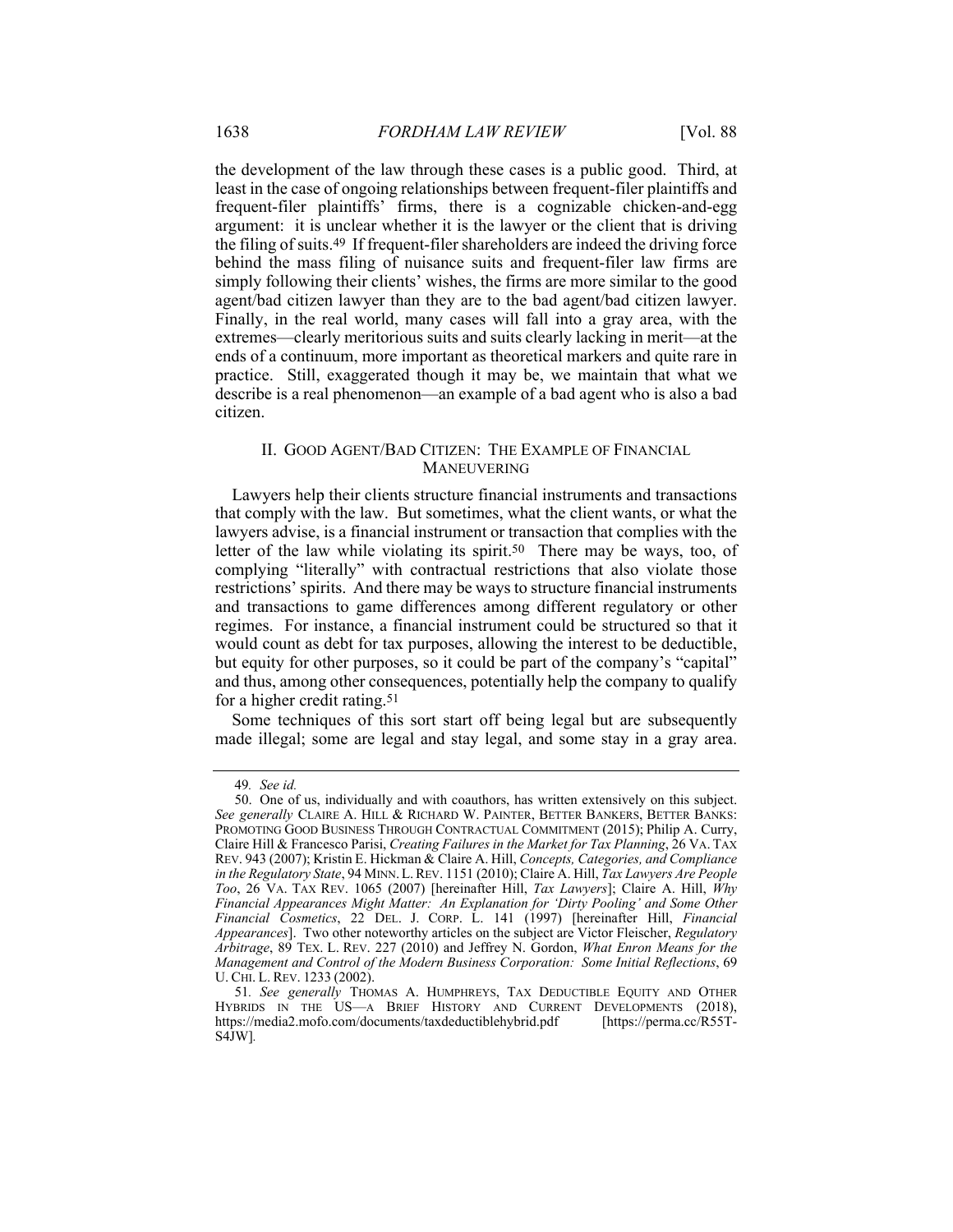New techniques are continually being developed, especially in response to what regulators would characterize as "plugging a loophole." The loophole is plugged, only for another to be discovered and exploited. The back-andforth with regulators can be quite lucrative for the lawyers engaged in loophole discovery and exploitation.

Sometimes, the regulators give in, such that the techniques stop being useful. For instance, techniques to structure unincorporated business organizations to avoid entity-level tax became unnecessary when regulators decided to allow business organizations to choose whether or not they would be subject to entity-level tax by simply "checking a box."52 And the transaction structure to reincorporate a U.S. company in a foreign jurisdiction to minimize taxes ("inversions") became unnecessary when tax rates were changed so that inversions no longer offered an advantage.53 Companies (and their lawyers) used to spend significant effort (and money) structuring business combination transactions to qualify for "pooling" accounting treatment.54 If two companies' financial statements were combined pooled—rather than one company being deemed to have purchased the other, there was no line item for "goodwill," the difference between the purchase price and the fair value of the assets. Since accounting rules then required goodwill to be "amortized"—that is, treated as wearing out or being used up over time—the effect was to reduce (accounting) earnings. Thus, pooling treatment was much preferred, since the transaction did not create amortizable goodwill. The earnings of two "pooled" companies would be higher than the earnings of those two companies if combined via one company's purchase of the other. The rules were changed to limit amortization of goodwill,55 rendering the techniques used to obtain pooling treatment unnecessary.

A recent example of financial maneuvering involves Donald Trump, whose Bedminster golf club has eight goats on the premises, qualifying the club as a "farm" and saving it close to \$90,000 per year in taxes.56 In a testament to how common financial maneuvering is, the use of this

 <sup>52.</sup> The change, allowing entities to "check the box" and thereby choose whether or not to be subject to entity-level taxation, was made in 1996. *See* Simplification of Entity Classification Rules, 61 Fed. Reg. 66,584 (Dec. 18, 1996) (to be codified at 26 C.F.R. pts. 1, 301, 602).

 <sup>53.</sup> JANE G. GRAVELLE & DONALD J. MARPLES, CONG. RESEARCH SERV., R45736, THE ECONOMIC EFFECTS OF THE 2017 TAX REVISION: PRELIMINARY OBSERVATIONS 14–16 (2019), https://fas.org/sgp/crs/misc/R45736.pdf [https://perma.cc/U4DV-YFFD].

<sup>54</sup>*. See generally* Richard Y. Roberts, Comm'r, U.S. Sec. & Exch. Comm'n, Remarks at the Second Annual Conference on Financial Reporting: Time for Review of Pooling Criteria (Nov. 1, 1991), https://www.sec.gov/news/speech/1991/110191roberts.pdf [https://perma.cc/ 7857-898H]); Sujeet Indap, *The Pool Is Closed, Part 2—a History*, FIN. TIMES: ALPHAVILLE (Mar. 11, 2014), https://ftalphaville.ft.com/2014/03/11/1794812/the-pool-is-closed-part-2-ahistory/ [https://perma.cc/HR54-Q6L4]*.*

<sup>55</sup>*. Summary of Statement No. 142*, FIN. ACCT. STANDARDS BOARD, https://www.fasb.org/ summary/stsum142.shtml [https://perma.cc/5UNZ-XS7Z] (last visited Mar. 17, 2020).

 <sup>56.</sup> S. V. Date, *The Golfer in Chief Is Also the Goatherd in Chief, Saving Him Tens of Thousands*, HUFFPOST (Aug. 15, 2019, 5:30 AM), https://www.huffpost.com/entry/trumpgolf-goats\_n\_5d546ebce4b08385506719f1 [https://perma.cc/E5E4-A4MU].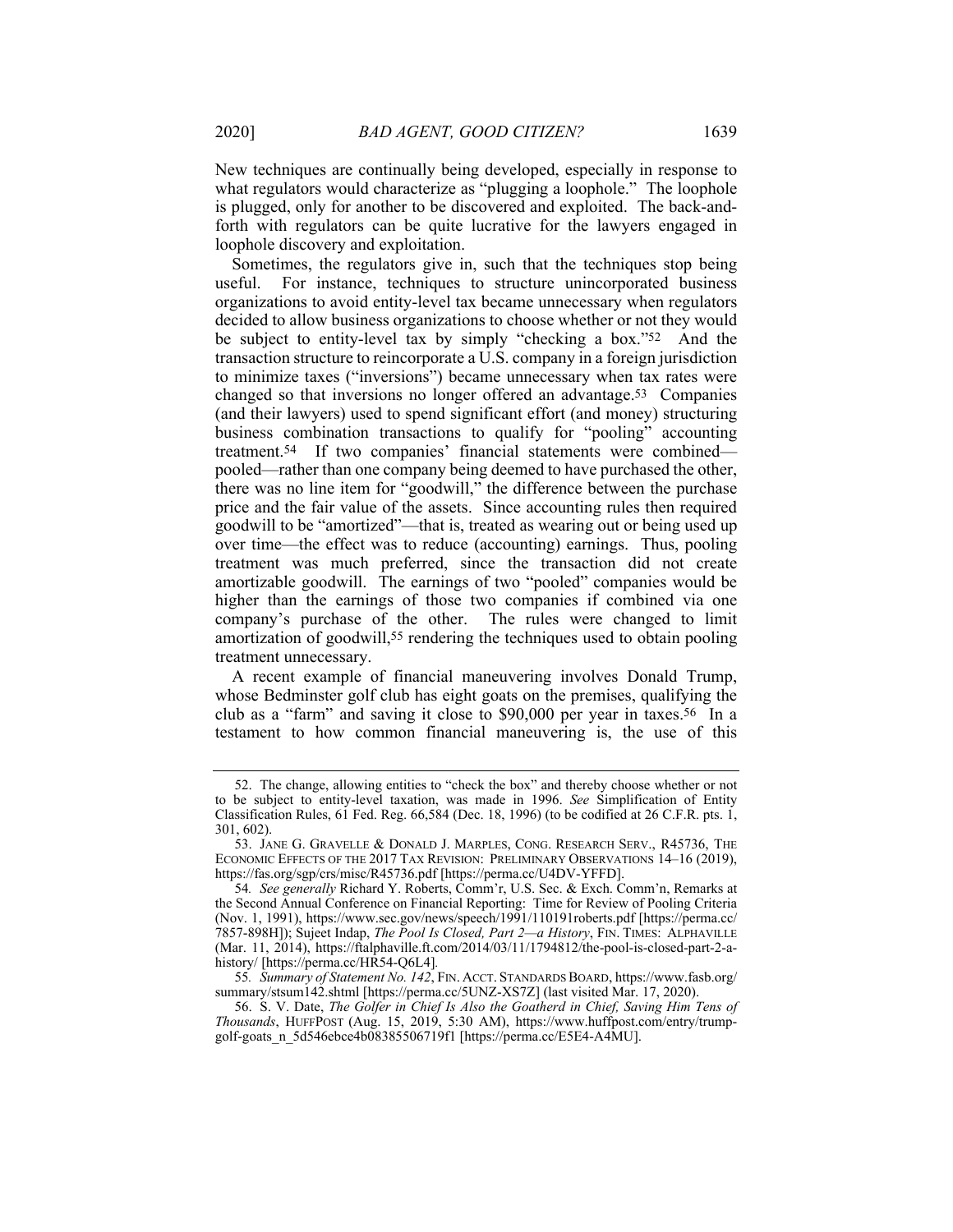"loophole" is apparently quite common; people who own plausibly sized plots of land in the relevant area expect to use it, and routinely do.57 Do we regard the "entrepreneur" who discovered, or even pushed for, the loophole to be a worse citizen than the later users, especially when the use has become the norm and has even been priced into the property? The answer would appear to be yes, for two reasons. First, the entrepreneur who discovers the loophole does more harm by creating a maneuver that many others will use than those others do individually. Second, once a loophole becomes widespread and common, its societal harm may seem to be, or actually be, smaller than was the case at the time it was initially found.

In all of these examples of financial maneuvering, the lawyer helps enrich her client, but society is impoverished. The law of fiduciary duty, for agents in general and lawyers in particular, already addresses this possibility where society has made the underlying behavior illegal: lawyers are certainly not required, nor are they even allowed, to break the law even when doing so helps their clients.<sup>58</sup> But what should we say about lawyers who enable (or even invent) such financial shenanigans when they are not illegal?

### III. GOOD CITIZEN: GOOD AGENT/BAD AGENT

The third and fourth cases involve the lawyer acting as a good citizen. Consider a lawyer advising a company's directors and officers on their fiduciary duties regarding compliance with environmental laws in an industry where those laws strongly affect the company. Similar to other areas with complex, ambiguous, and sometimes contestable laws, the company may decide to aggressively test the limits of what is allowed, or follow the spirit and letter of the law, getting away with much less. For instance, consider auto companies that chose to comply with California's emission standards even though they could have tried to fight California and side with the Trump administration's weaker Environmental Protection Agency (EPA) standards.59 Or, consider an energy company deciding how much to protect against methane leakage when engaging in hydraulic fracking. There is a complicated and evolving mix of federal and state regulations on fracking; the Trump EPA is in the process of weakening Obama-era regulations, but

 <sup>57.</sup> Discussion with Sean Griffith, T. J. Maloney Chair in Bus. Law, Fordham Univ. Sch. of Law, at the Fordham Law Review and the Stein Center for Law and Ethics Colloquium: Colloquium on Corporate Lawyers (Oct. 11, 2019). Not surprisingly, these types of loopholes exist and are taken advantage of in many places. *See, e.g.*, Katherine Gustafson, *Goat Herd! The Secret Tax Trick of Trump and Hollywood A-Listers*, FORBES (Sept. 26, 2016, 9:00 PM), https://www.forbes.com/sites/katherinegustafson/2016/09/26/one-thing-trumps-tax-returnshide-his-herd-of-goats-yes-goats [https://perma.cc/QHK5-HQX7]; *see also* Eric Kiefer, *Trump's N.J. 'Goat Farmer' Tax Break: Do You Qualify?*, PATCH (Aug. 17, 2017, 9:00 AM), https://patch.com/new-jersey/westorange/trump-s-n-j-goat-farmer-tax-break-do-you-qualify [https://perma.cc/D9RX-CL2H].

<sup>58</sup>*. See supra* note 14 and accompanying text.

 <sup>59.</sup> Catherine Powell, *We the People: These United Divided States*, 40 CARDOZO L. REV. 2685, 2734 (2019).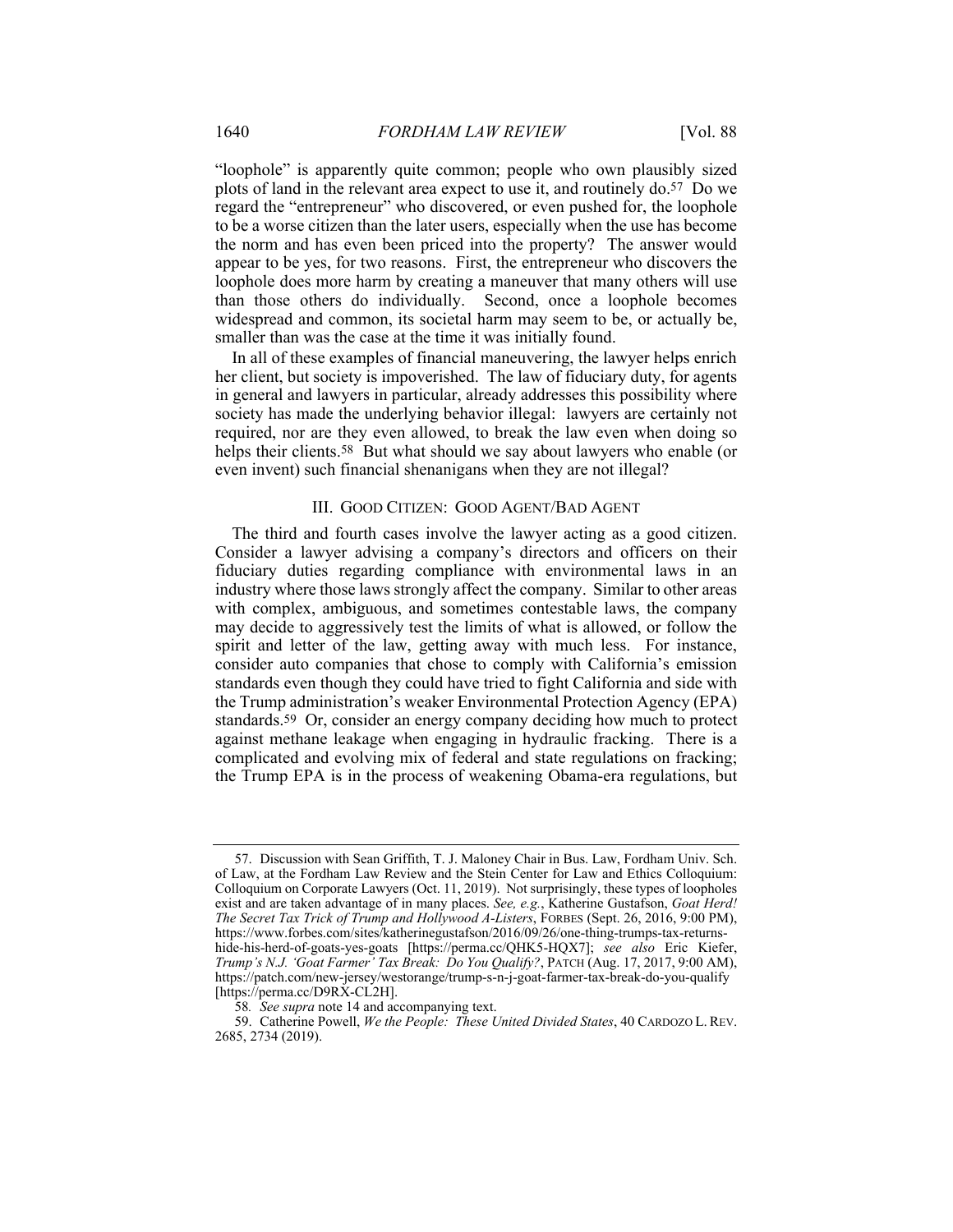the deregulation is being legally contested.60 Enforcement of existing rules is weak.61

In both cases, taking actions that lead to lower carbon emissions would *generally* be seen as acting as a good citizen, given the role that carbon emissions play in climate change. Of course, that itself is contested, to a significant extent because of differing views as to the facts surrounding climate change, but competing values and visions of the world are also involved. We consider in more depth the contestability of what counts as being a good or bad citizen later.62 For present purposes, assume that actions to reduce a company's carbon emissions help society.

Lawyers advising a company may have a variety of motivations that incline them to advocate for aggressive carbon emission reductions. Some align with the interests of the company,63 but some do not. The lawyer may care deeply about the effect climate change is having on the world and may want to be part of the solution, not part of the problem. Indeed, the lawyer may have gotten the job to advise companies on these matters precisely to advance her own personal agenda. If so, perhaps she is an even better citizen, and a worse agent, if she is deliberately pursuing a career in advising on compliance to help the world respond to climate change rather than to help her advance her clients' interests. She may believe that having a reputation as being environmentally responsible will attract the company's potential employees, customers, and some types of investors, increasing the company's long-run profitability.64 She may want to improve her own reputation for providing responsible advice, thinking that will attract potential clients or ease her future interactions with regulators. She may like more aggressive compliance because it involves more time spent advising the client, leading to higher legal fees.

Sometimes, the aggressive emission reductions will be in the company's interest, perhaps because the company pursues and benefits from positive reputation. That then becomes a case of good agent/good citizen. Much of the contemporary focus on corporate social responsibility (CSR) and environmental, social, and governance (ESG) activism in corporate governance asserts a strong convergence between shareholders' long-term

64*. See generally* Claire A. Hill, Caremark *as Soft Law*, 90 TEMP. L. REV. 681 (2018) [hereinafter Hill, Caremark]; Claire A. Hill, *Marshalling Reputation to Minimize Problematic Business Conduct*, 99 B.U. L. REV. 1193 (2019) [hereinafter Hill, *Marshalling Reputation*].

<sup>60</sup>*. See* Blake A. Watson, *Nullify, Postpone, Suspend, Stay, and Replace: The Trump Administration and the Methane Waste Prevention Rule*, 44 U. DAYTON L. REV. 363, 365–66

 $(2019).$  61. *Fracking*: 61*. Fracking: Regulatory Failures and Delays*, GREENPEACE, https:// www.greenpeace.org/usa/global-warming/issues/fracking/regulatory-failures-and-delays/ [https://perma.cc/R2ZA-TFVF] (last visited Mar. 17, 2020).

<sup>62</sup>*. See infra* Part V.

 <sup>63.</sup> Consider Rule 2.1 of the American Bar Association's Model Rules of Professional Conduct: "In representing a client, a lawyer shall exercise independent professional judgment and render candid advice. In rendering advice, a lawyer may refer not only to law but to other considerations such as moral, economic, social and political factors, that may be relevant to the client's situation." MODEL RULES OF PROF'L CONDUCT r. 2.1 (AM. BAR ASS'N 2018).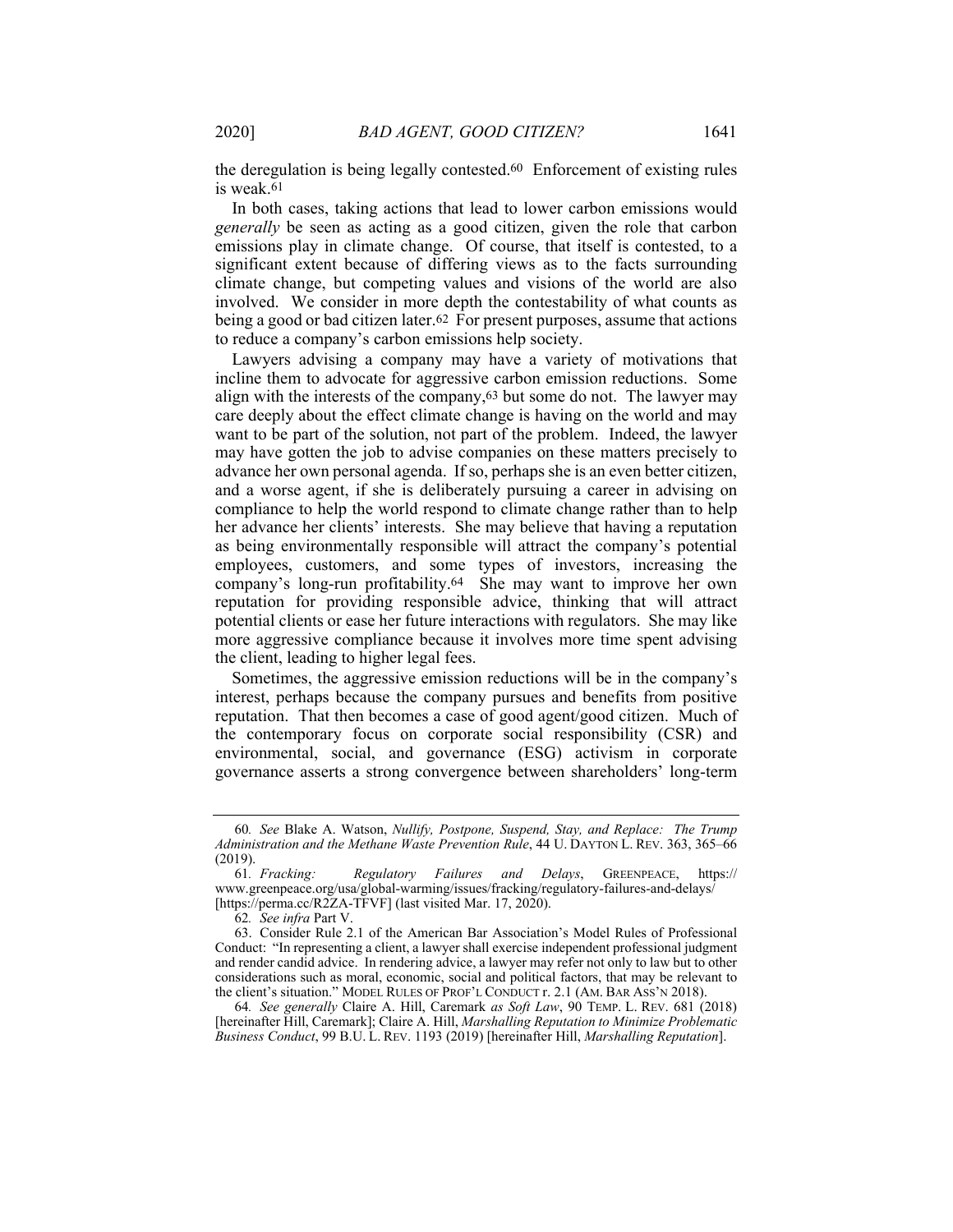interests and action that benefits various corporate stakeholders and the public interest due to positive reputational effects.65 Presumably, this is true at least some of the time. But some of the time it is not, which presents the interesting case where the lawyer is a bad agent but a good citizen. The aggressive compliance benefits society, but it is costly for the company in both the long and short run. Positive reputational benefits do not outweigh the costs. The prevailing optimism, assuming as it does the convergence of shareholder and stakeholder interests, is not always warranted. Perhaps it is frequently not warranted. Some companies may have intrinsically environmentally unsound products that simply cannot support a clean reputation. Their employees may have skills wedded to that product, and their customers may be intermediate, rather than final, consumers who do not much care about environmental "wokeness." A company devoted purely to mining coal is an example. The business model is inherently dirty. The company's attempts to clean up its product and operations beyond the minimum legal requirements may be good for the environment and humanity, but it will just mean lower profits or higher losses.

### IV. WHAT DOES IT MEAN TO BE A BAD AGENT?

A bad agent pursues her own interests rather than those of her principal, often at the principal's expense. This Article has demonstrated that one can be a bad agent while being a good citizen or, conversely, a good agent while being a bad citizen<sup>66</sup>: what is best for the client is not always best for society. We argue below, in this Part and the next Part, that what is best for society is complicated; here, we argue that what is best for the client can be complicated too, notably in the important context of clients that are business corporations.67

Some commentators argue that corporations should pursue the interests of their major stakeholders (shareholders, employees, customers, creditors,

 <sup>65.</sup> A typical and influential expression of this view is found in recent letters to shareholders from Larry Fink, CEO of BlackRock, the largest shareholder of many American public corporations. *See* Letter from Larry Fink, Chairman & Chief Executive Officer, BlackRock, to Shareholders (Mar. 2019), https://www.blackrock.com/corporate/investorrelations/larry-fink-chairmans-letter [https://perma.cc/CMJ4-6PAL]. The academic literature on the relationship between corporate responsibility and financial performance is extensive but conflicted. For some literature reviews and meta-analyses suggesting a positive relationship, see generally Marc Orlitzky et al., *Corporate Social and Financial Performance: A Meta-analysis*, 24 ORG. STUD. 403 (2003); Pieter van Beurden & Tobias Gössling, *The Worth of Values: A Literature Review on the Relation Between Corporate Social and Financial Performance*, 82 J. BUS. ETHICS 407 (2008); and Joshua D. Margolis et al., Does It Pay to Be Good . . . and Does It Matter?: A Meta-analysis of the Relationship Between Corporate Social and Financial Performance (Mar. 1, 2009) (unpublished manuscript), https://ssrn.com/abstract=1866371 [https://perma.cc/YW5G-NB2Q].

<sup>66</sup>*. See supra* Parts II–III.

<sup>67</sup>*. See generally* Brett McDonnell, The Corrosion Critique of Benefit Corporations, (Sept. 9, 2019) (unpublished manuscript), https://papers.ssrn.com/sol3/papers.cfm?abstract\_ id=3450747 [https://perma.cc/J4U8-G8WW].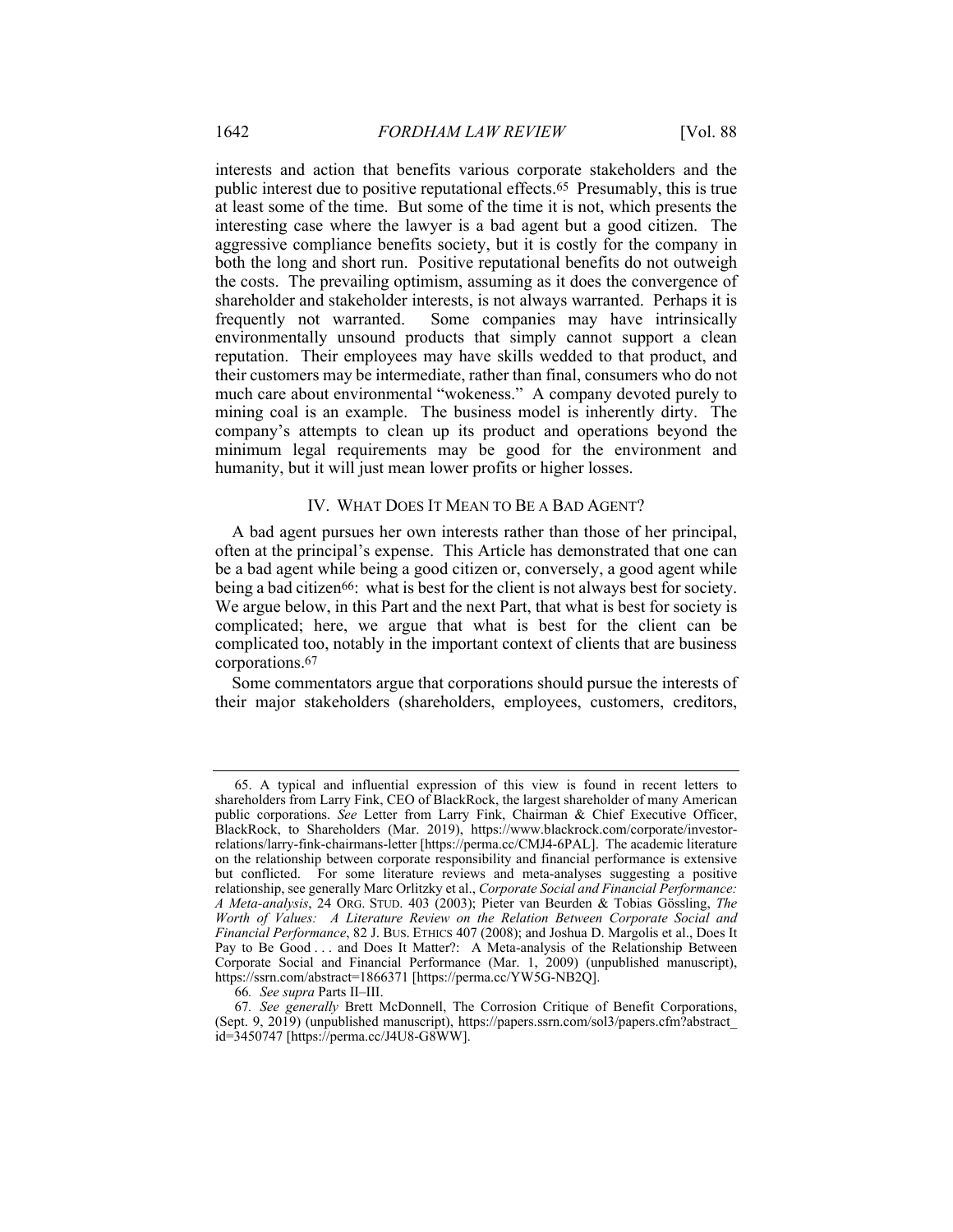suppliers, communities, the environment),<sup>68</sup> and with the rise of the benefit corporation, some companies have committed to such a purpose, or at least something close to it.69 If this view of what corporations should do was the general understanding, at least in principle, a good agent for such corporations would necessarily be a good citizen as well.70 But the prevailing understanding, at least in the United States, has been that corporations should be run in the best interests of their shareholders, and that shareholders' interests are understood in terms of maximizing their long-term financial return.71 With such an understanding, a split between good agent and good citizen becomes possible, and this understanding is implicit in our discussion above.

Even on that prevailing understanding, it is possible for the shareholders of a particular corporation to choose a different goal, focusing on achieving some specific social good as well as achieving a financial return for shareholders. And nonprofit corporations' focus on just a specific charitable goal, foregoing financial return for shareholders. But even in such companies that pursue specific social goals, there can be a gap between being a good agent and a good citizen. A charitable enterprise may do a good job at pursuing its charitable goal while causing other sorts of harms, or vice versa. Consider, for instance, a hospital that provides excellent care for its patients but has lousy pay and unduly stressful conditions for its nurses that may violate employment law standards, pursues borderline illegal schemes to increase payments from the government, and dumps toxic waste carelessly in possible violation of environmental regulations.

<sup>68</sup>*. See generally* KENT GREENFIELD, THE FAILURE OF CORPORATE LAW: FUNDAMENTAL FLAWS AND PROGRESSIVE POSSIBILITIES (2010); LAWRENCE E. MITCHELL, CORPORATE IRRESPONSIBILITY: AMERICA'S NEWEST EXPORT (2001); Margaret M. Blair & Lynn A. Stout, *A Team Production Theory of Corporate Law*, 85 VA. L. REV. 247 (1999); E. Merrick Dodd, Jr., *For Whom Are Corporate Managers Trustees?*, 45 HARV. L. REV. 1145, 1147–48 (1932); Brett H. McDonnell, *Employee Primacy, or Economics Meets Civic Republicanism at Work*, 13 STAN.J.L. BUS. & FIN. 334 (2008); David Millon, *Radical Shareholder Primacy*, 10 U. ST. THOMAS L.J. 1013 (2013).

<sup>69</sup>*. See generally* FREDERICK H. ALEXANDER, BENEFIT CORPORATION LAW AND GOVERNANCE: PURSUING PROFIT WITH PURPOSE (2018).

 <sup>70.</sup> As we shall discuss shortly, different public goods may conflict with each other. But benefit corporations are supposed to pursue the "general public benefit." *See Model Benefit Corporation Legislation*, BENEFIT CORP. § 201(a) (Apr. 17, 2017), https://benefitcorp.net/ sites/default/files/Model%20benefit%20corp%20legislation%20\_4\_17\_17.pdf [https:// perma.cc/6CXM-X6VZ]*.* Thus, they are charged with considering all relevant affected interests and balancing them as they see best—they cannot simply focus on one or two.

<sup>71</sup>*. See, e.g.*, FRANK H. EASTERBROOK & DANIEL R. FISCHEL, THE ECONOMIC STRUCTURE OF CORPORATE LAW 35–39 (1991); Stephen M. Bainbridge, *Director Primacy: The Means and Ends of Corporate Governance*, 97 NW. U. L. REV. 547, 549–50 (2003); A. A. Berle, Jr., *Corporate Powers as Powers in Trust*, 44 HARV.L.REV. 1049, 1049 (1931); Roberta Romano, *A Cautionary Note on Drawing Lessons from Comparative Corporate Law*, 102 YALE L.J. 2021, 2031 (1993); Roberta Romano & Lucian Arye Bebchuk, *The Case for Increasing Shareholder Power*, 118 HARV. L. REV. 833, 833 (2005); Milton Friedman, *A Friedman Doctrine*—*the Social Responsibility of Business Is to Increase Its Profits*, N.Y. TIMES MAG. (Sept. 13, 1970), https://www.nytimes.com/1970/09/13/archives/a-friedman-doctrine-thesocial-responsibility-of-business-is-to.html [https://perma.cc/DD7Z-F4EA].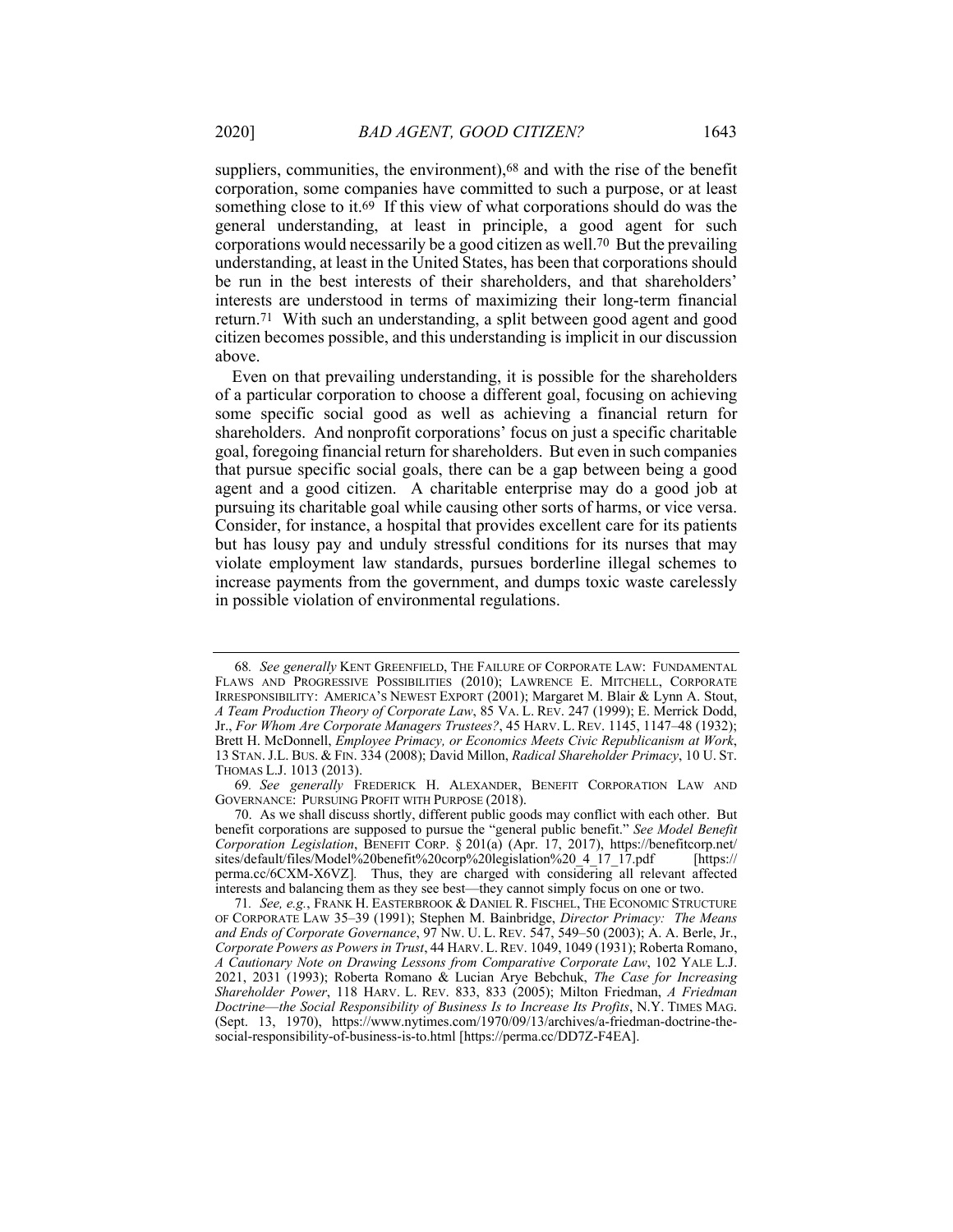A concern for reputation may narrow the gap between the client's and society's goals; a good agent to a client concerned with having a "good" reputation would presumably be a good citizen as well. If certain valued groups of shareholders, employees, or customers prefer to associate with companies that they see as socially responsible, then doing good may be in the company's best interest.72 But there are limits to the "kumbaya" prospects suggested by such reputational concerns. Not all companies have shareholders, employees, or customers who are so socially minded. And even where they are socially minded, outside shareholders, customers, and potential employees may not have much information about how well a company is really behaving. This raises the possibility of greenwashing, where a company holds itself out as socially responsible to attract groups who care about, say, the environment but does not actually behave socially responsibly.73 Greenwashing reopens the gap between corporate and social goals.

Reputational effects are also complicated by the existence of different constituencies. Employees, investors, customers, and regulators, as well as other constituencies, may have differing ideas as to what social goals and values should be pursued.74 This mirrors the question discussed in the next Part as to the ambiguity and contestability of social goals.75

The bad agent/good citizen case also complicates the standard story of the motivations of bad agents. In the standard bad agent story, the agent is simply enriching herself at the expense of her principal, where "enriching" is understood in terms of narrow self-interested goals.76 The agent gets money or other valuable items (land, confidential information, etc.) that belong to the principal. Slightly more subtly, she may give less time, effort, and attention to her principal than she should.

But some of the motivations that lead to the bad agent/good citizen case look less morally dubious. Consider the lawyer advising an oil company to take more costly precautions to avoid methane leakage in fracking than current regulations probably require. She probably cares deeply about the threat posed by climate change and does not want to be implicated in abetting a client in actions that will worsen that threat, even though those actions are likely legal and profit-maximizing. That motivation is not selfish in any obvious sense. Perhaps the motivation can be seen as suspect in an argument used by some defenders of the shareholder wealth maximization norm, who argue that such agents are imposing their own values in using others' (i.e., shareholders) money where those others may not agree with the agent's

<sup>72</sup>*. See supra* note 64.

 <sup>73.</sup> Brett H. McDonnell, *From Duty and Disclosure to Power and Participation in Social Enterprise*, 70 ALA. L. REV. 77, 90 (2018).

<sup>74</sup>*. See* Hill, *Marshalling Reputation*, *supra* note 64.

<sup>75</sup>*. See supra* Part V.

 <sup>76.</sup> Claire A. Hill & Brett H. McDonnell, *The Agency Cost Paradigm: The Good, the Bad, and the Ugly*, 38 SEATTLE U. L. REV. 561, 569–70 (2015).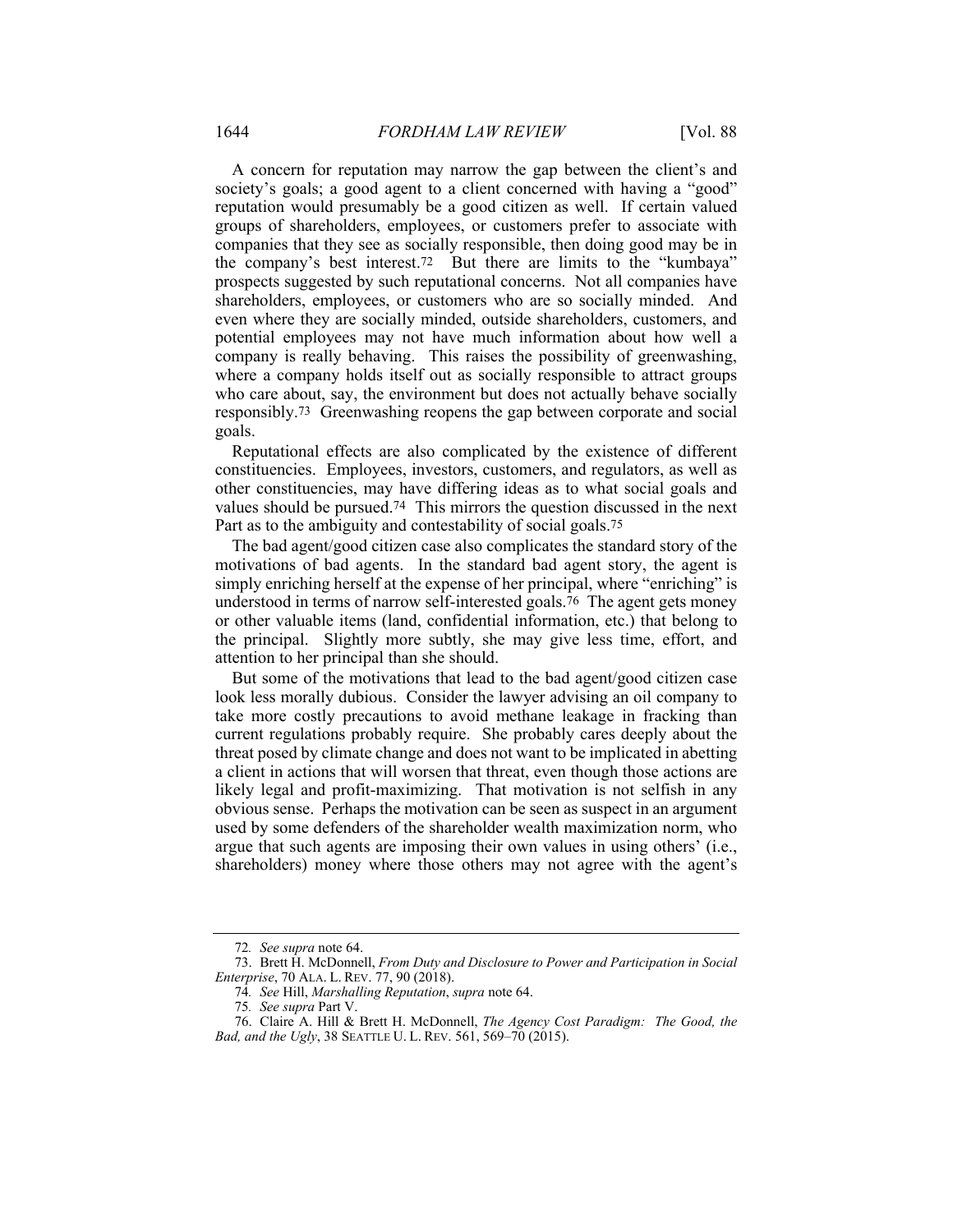priorities regarding how to spend it.77 Here again, the contestability of what the public good entails raises its ugly head.

### V. BAD CITIZENS, GOOD CITIZENS

In the bad agent/bad citizen cases—at least in the paradigmatic one discussed above—what makes the lawyer a bad agent is having a business model or practice that seeks to generate money without generating a needed or desired service. The lawyer develops a cheap modus operandi—"cookie cutter" complaints to be filed in cases "brought" by clients generated by a cheap but effective advertising campaign. The lawyer is positioning himself as a tax assessor and collector; once the tax is paid, the lawyer goes elsewhere to assess and collect another tax. The tax is used for the lawyer's personal purposes, not those of the greater society. Any societally beneficial effect would be accidental—the incremental incentive to improve disclosure and governance is trivial and is outweighed by the associated costs—and the general tax is presumably harmful to society insofar as it makes business more costly than it "should" be. Thus, the lawyer is a bad agent and bad citizen.

In the good citizen cases, the analysis is far more complex, insofar as what it means to be a good and bad citizen is itself more complex. Commentators can and do disagree as to whether parties have a duty to comply maximally, or more minimally, with regulations.78 To what extent is attempting to minimize one's regulatory obligations permissible or even desirable?

Tax provides an excellent example to illustrate the divergent views. What attitude towards tax planning does a good citizen have? Some people think that people in government are generally smart and well-intentioned. They may also think that the enterprise of government is a good one: it raises money to redistribute and limits profits by requiring caution and financial cushions. Such people are apt to think good citizenship requires a more maximal approach to tax compliance and a limited use of tax planning.

Others may think far less highly of the government. They may think people in government are apt to be incompetent, corrupt, or both and that people can and should be more self-reliant. Such people may favor far more limited government. They may also think people generally will engage in minimalist compliance: why be the one sap who pays up when nobody else is doing so and the money is going to people who lounge around on the couch eating bonbons when they should and could be productive? Stated differently, depending on one's views as to government, taxes, and related matters, one will have a different view as to what good citizenship requires. Consider a person who does nothing to minimize her tax burden. Some might consider this person to be a good citizen in this respect; some might consider the behavior neutral; and some might consider it bad, on grounds that government spends money on harmful things (like bureaucrats who make and

<sup>77</sup>*. See* Friedman, *supra* note 71.

<sup>78</sup>*. See generally* Hickman & Hill, *supra* note 50.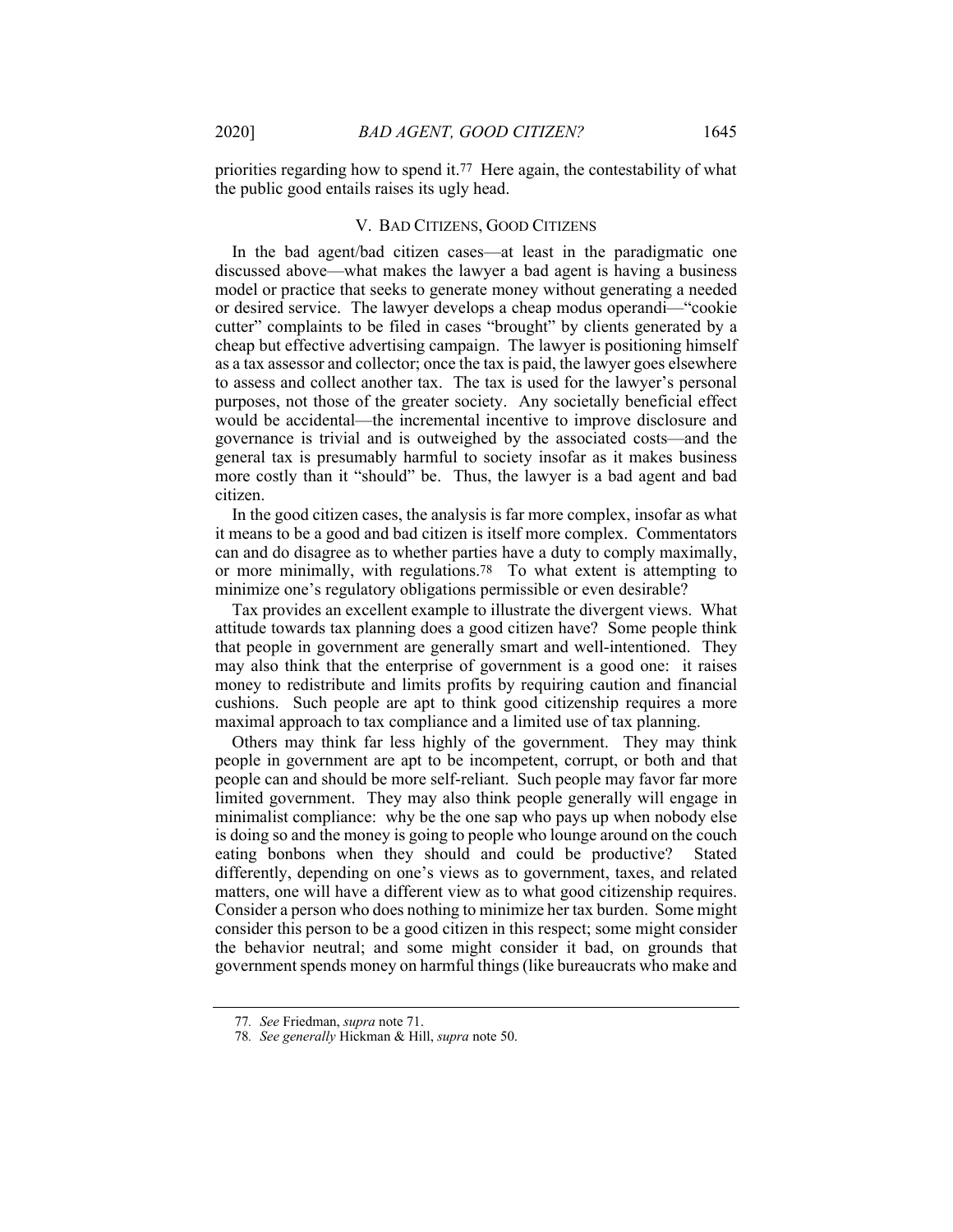enforce intrusive regulations) or that people can do a better job with their own money, saving or driving demand through consumption.

There is no principled way to resolve the disagreement, insofar as it turns on first principles and unresolvable empirical inquiries. To what extent is government apt to "get it right"? What are the motives and aptitudes of those who make and enforce the rules at issue? Additionally, to what extent is respecting rules and rule-enforcers a good thing? And to what extent is "pushing the envelope" good to either remedy government's use of a tooblunt instrument or simply to push back, for principled reasons, against maximal compliance? So, a lawyer pushing for maximal compliance might or might not be a good citizen; what might make a lawyer a bad agent in these cases is, perhaps, concern for her own reputation (or even her own values) when her client would take a more instrumental or minimalist view of compliance. Consider a company polluting as much as the law allows; the lawyer might want the company to pollute less and give advice accordingly, even if doing so was not profit-maximizing for the company.79 There are many other complexities in making this determination. Returning to financial maneuvering, consider who is affected by the maneuvering and how they are affected. Markets and others are affected when a company uses techniques that make it appear to have less debt, or more revenue, than it actually has. Enron provides a dramatic example of a company's collapse after doing both of these things.80 Another example is some uses of crosscurrency swaps, such as the cross-currency swap that allowed Greece to join the eurozone. There were significant negative effects on the world economy as information about Greece's true financial situation became clear.81 But, sometimes, it is not clear who is fooled and to what extent. There is considerable evidence that certain sorts of "balance sheet management" techniques are largely taken into account by the markets.82

 <sup>79.</sup> In a recent article, Professor Don Langevoort discusses the phenomenon of lawyers who are good agents and good citizens, but whose dealings with their clients are through the clients' officers and directors, who may have an incentive to be bad agents, preferring their leisure over the firm's legal vulnerability given their minimal risk of legal liability. Donald C. Langevoort, Caremark *and Compliance: A Twenty-Year Lookback*, 90 TEMP. L. REV. 727, 729 (2018).

Whatever its causality, *Caremark* [the case that first established that boards had duties to oversee their company's compliance, but that imposes liability only if directors consciously or intentionally disregarded their monitoring duties] no doubt did in its time focus the attention of elite corporate lawyers, who used their considerable influence inside the boardroom to grab the attention of directors and insist on more rigorous internal procedures. As has happened with other seminal "message" opinions, the lawyers probably trumpeted the dicta and subtly downplayed how tiny the remaining liability risk was in order to upgrade compliance (a legal function) as a corporate priority.

*Id.* Then, and even now to an extent, it was frustratingly hard to get officers and directors to devote the time, resources, and attention necessary to manage legal risks. *See id.* at 729–30.

<sup>80</sup>*. See, e.g.*, Claire Hill, *Why Did Rating Agencies Do Such a Bad Job Rating Subprime Securities?*, 71 U. PITT. L. REV. 585, 598 (2010).

<sup>81</sup>*. See* HILL & PAINTER, *supra* note 50, at 54–56.

<sup>82</sup>*. See generally* Hill, *Financial Appearances*, *supra* note 50.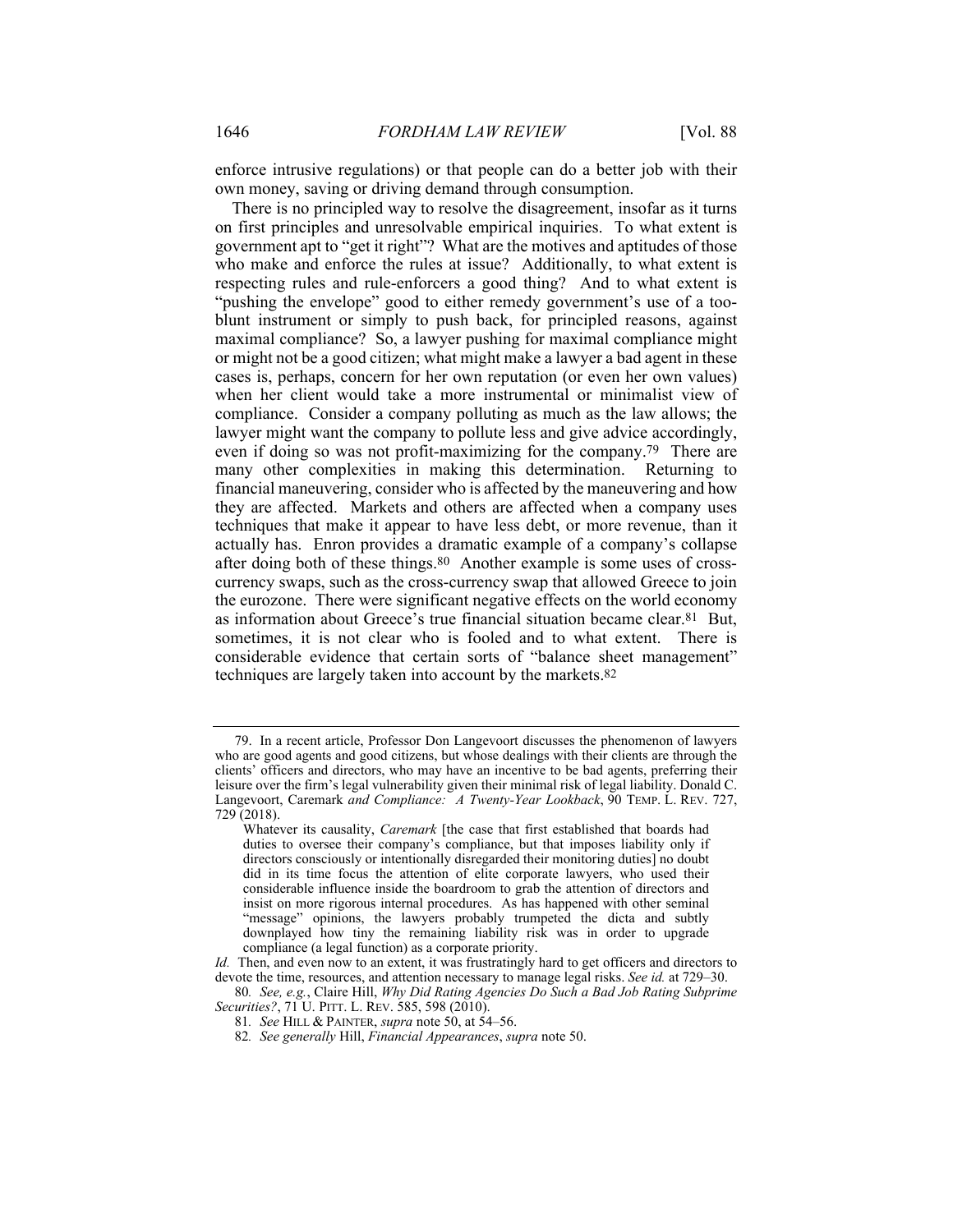For purposes of this analysis, we assume a middle-ground view of compliance: being a good citizen should not require being maximalist about compliance, but it does require some distance from the absolute end of the minimalist line, including, presumptively, not having a business model, the point of which is to get "away with" as much as one can.83

#### **CONCLUSION**

Lawyers are supposed to promote their clients' interests. Especially in the litigation context, the possibility that doing so might be counter to society's interests is acknowledged. But lawyers, as zealous advocates, are supposed to be facing other equally zealous advocates; society is thereby supposed to be protected. Similarly, in the classic economics worldview, ideally, A's self-interest dukes it out with B's; government intervention is called for when there is some sort of market imperfection that impedes a fair and vigorous fight. Of course, the existence of imperfections—in all spheres—is generally acknowledged. The problem, though, is that analyses and salient examples of bad agents—such as the paradigmatic plaintiffs' lawyer filing "cookiecutter" complaints that they intend to, and do, settle quickly with money for themselves and very little, if anything, for their clients—also involve bad (or at least neutral) citizens. These agents' principal aim is to benefit themselves, whatever the effect on their clients (or, often, third parties). We have argued, though, that there are "bad" agents, not fully serving their principals, who are doing good for society, and that criticism of such agents is misplaced. Nobody would, we presume, use as a paradigmatic case of a bad agent a lawyer who counseled against her clients' lawbreaking even though an irrefutable cost-benefit analysis indicated that the expected benefit to the client of doing so was enormously high. This suggests that the concept of good agent embeds at least some consideration of societal interest.

As already noted, both the general law of agency and the particular law governing the duty of lawyers to their clients acknowledge that agents/lawyers do not fulfill their duty to their principal/client—indeed, they violate that duty—when they help them break the law.84 This rightly goes some ways towards recognizing the importance of good citizenship as well as good agency. But what of circumstances where the behavior in question is not clearly illegal and, indeed, may even be clearly legal? What, if any, scope do and should lawyers have to counsel action that will help, or at least not harm, society even if doing so will hurt their client? In terms of our four categories, does the fiduciary duty of lawyers require that, so long as the behavior is legal, a lawyer acting as a good agent but bad citizen is fulfilling her duty while one acting as a bad agent but good citizen is not?

The ethical rules governing lawyers seem to leave some room for the values of good citizenship. Rule 2.1 of the Model Rules of Professional

 <sup>83.</sup> It also requires not making a simple cost-benefit assessment as to the expected benefit of financial maneuvering given the ability to limit the probability of detection and the amount of any sanction.

<sup>84</sup>*. See supra* note 14 and accompanying text.